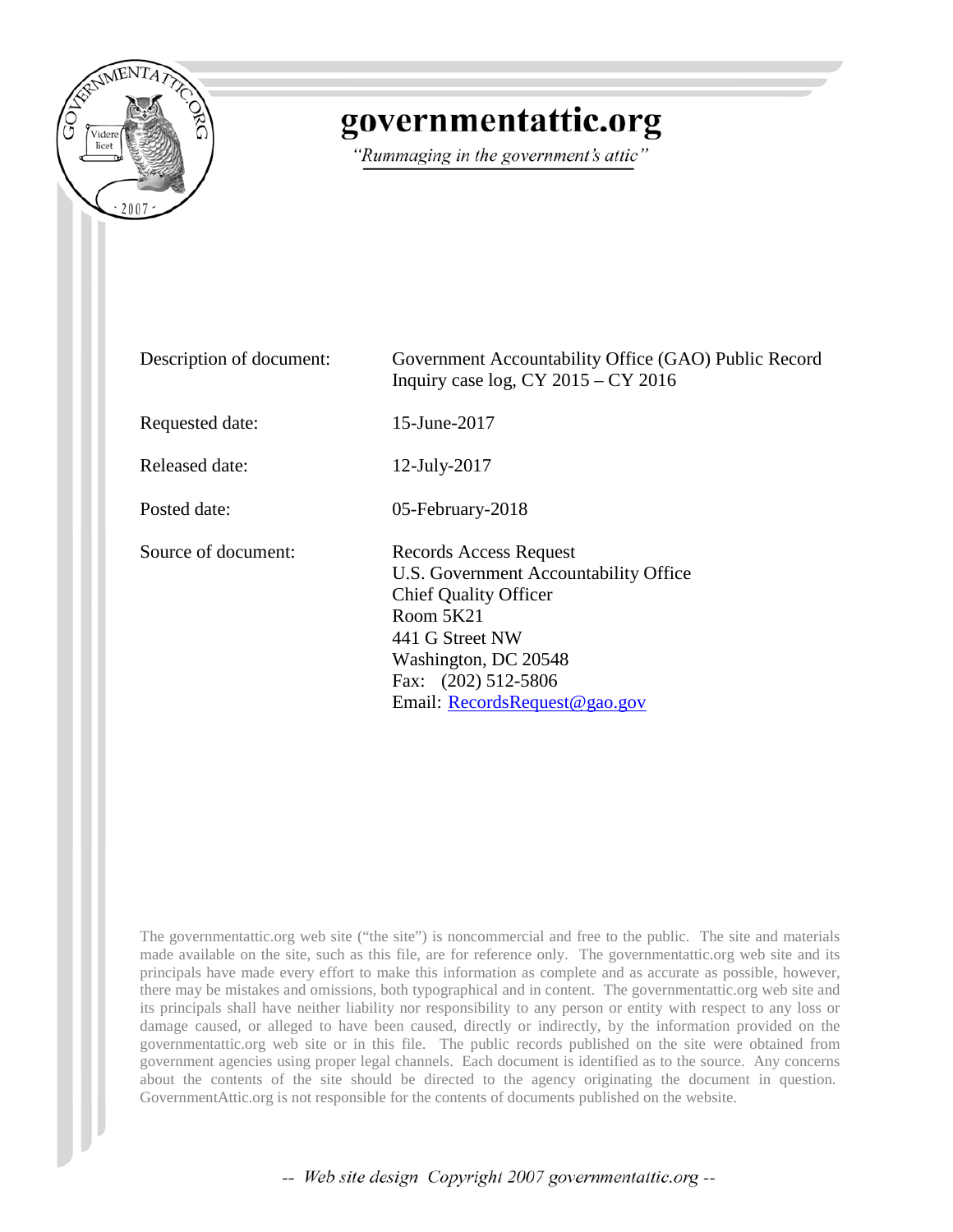

## U.S. GOVERNMENT ACCOUNTABILITY OFFICE

**441 G St. N.W.**  Washington, DC 20548

PRl-17-191

July 12, 2017

This letter responds to your June 15, 2017, request for a copy of the Public Record Inquiry case log for calendar years 2015 and 2016.

We are enclosing two Excel spreadsheets that contain the information responsive to your request. Please note that cases marked with a "//" under the "date closed" column represents cases that are still pending. We are also enclosing for your information a copy of our regulations concerning the availability of GAO records to the public, which are contained in 4 C.F.R. Part 81 (2016).

Sincerely yours

 $T$ imothy P. Bowling Chief Quality Officer  $\angle$ 

**Enclosures**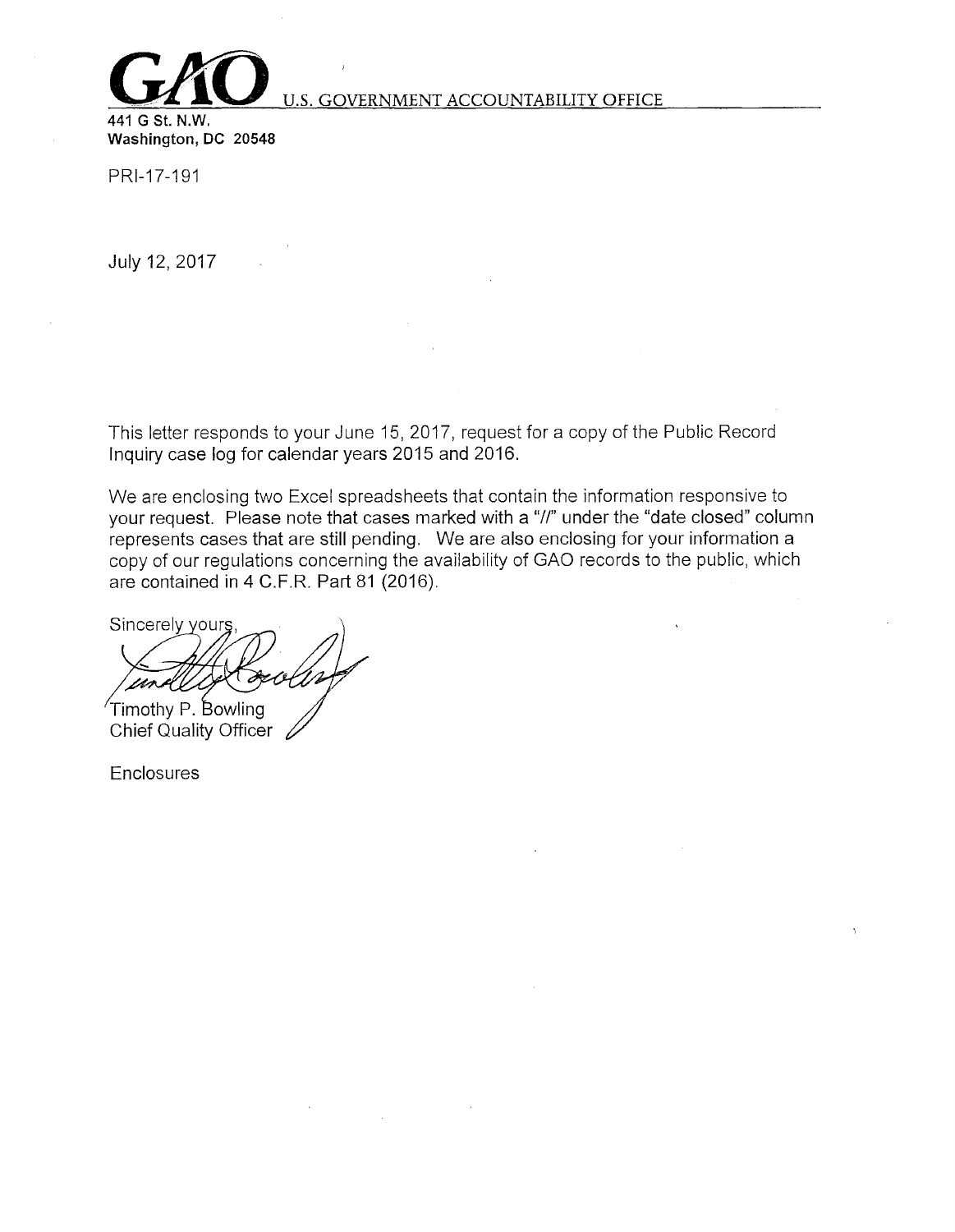| <b>PRI</b>    |                                                    |                  | <b>DATE</b>     | <b>DATE</b>   |
|---------------|----------------------------------------------------|------------------|-----------------|---------------|
| <b>NUMBER</b> | <b>DESCRIPTIONS</b>                                | <b>REQUESTER</b> | <b>RECEIVED</b> | <b>CLOSED</b> |
| 15-054        | GA0-06-104, COMMUNITY POLICING GRANTS DATA         | CLEGG, L.        | 01/05/15        | 01/13/15      |
| 15-055        | OVERSIGHT OF AMERICN RED CROSS (JOB CODE: 131297)  | ELLIOTT, J.      | 01/05/15        | 01/12/15      |
| 15-056        | B-400134.11 & .12/SI NON-DISCLOSURE/PROTEST        | DIXIT, V.        | 01/05/15        | 01/16/15      |
| 15-057        | <b>FIDELITY SURETY BOND/IRS</b>                    | VALLADARES, M.   | 01/05/15        | 01/21/15      |
| 15-058        | B-409943.1 & .2, ADVANCED GOVERNMENT SOLUTIONS     | OLSEN, E.        | 01/05/15        | 02/03/15      |
| 15-059        | GA0-14-835R, FED. SOFTWARE LICENSES/AGENCY REPORTS | BARCIC, N.       | 01/05/15        | 02/04/15      |
| 15-060        | GAO FEDERAL RULES DATABASE IN .XML FORMAT          | NOU, J.          | 01/06/15        | 03/03/15      |
| 15-061        | GA0-09-874, DEPARTMENT OF STATE RECORDS/STAFFING   | BEYDERMAN, J.    | 01/06/15        | 01/13/15      |
| 15-062        | PERCENTAGE OF COAL MINERS CLAIMS/BENEFITS DISTRICT | NEWLON, M.       | 01/07/15        | 01/12/15      |
| 15-063        | CONTRACTS/PAYMENTS BETWEEN GAO & ADSTM/QI TECH     | MCEVOY, T.       | 01/08/15        | 01/13/15      |
| 15-064        | B-410993, AKIRA TECHNOLOGIES, INC.                 | MUNCY, S.        | 01/08/15        | 01112/15      |
| 15-065        | GA0-14-300, VA REAL PROPERTY DATA RE: APPENDIX III | STROHBACH, L.    | 01/08/15        | 01/12/15      |
| 15-066        | DOD/IO REFERRAL--FOUO CYBERSECURITY WEAKNESSES RPT | WILLIAMS, M.     | 01/09/15        | 02/13/15      |
| 15-067        | B-407818, PAE GOVERNMENT SERVICES                  | FISCHER, T.      | 01/09/15        | 05/14/15      |
| 15-068        | GA0-10-110, CORPORATE CRIME, PAGE 9                | CAMPBELL, A.     | 01/12/15        | 01/14/15      |
| 15-069        | DOE REF/CONSULT CEDR CONFIDENTIALITY FORM          | JOHNSTON, R.     | 01/14/15        | 01/16/15      |
| 15-070        | WESTFALL SURVEY REC'DS/HISTORY ARCHIVES-ROGER TRAS | KEHOE, T.        | 01/15/15        | 09/08/15      |
| 15-071        | B-410119.2, MANTECH ADVANCED SYSTEMS, INT'L, INC.  | MULLIN, P.       | 01/16/15        | 01/26/15      |
| 15-072        | B-410657, AL JAMEH GROUP GEN. TRADING/CONTRACTING  | THOMAS, M.       | 01/21/15        | 02/11/15      |
| 15-073        | ZPIC/RAC AUDITS OF AMBULANCE SERVICE SUPPLIERS     | KELLY, G.        | 01/23/15        | 01/26/15      |
| 15-074        | COMPLETED PAB FORMS USED TO SUBMIT A COMPLAINT     | BONFILIO, R.     | 01/26/15        | 10/13/15      |
| 15-075        | B-410739, TRIAD ISOTOPES, INC.                     | CARP, T.         | 01/26/15        | 02/04/15      |
| 15-076        | B-410132.1-.10, NCI INFO/NORTHROP GRUMMAN TECH     | PYE, S.          | 01/26/15        | 05/19/15      |
| 15-077        | GA0-13-689, SEC CONFLICT MINERAL-LIST OF SMELTERS  | BALL, J.         | 01/27/15        | 02/11/15      |
| 15-078        | B-136314, LEAVE ACCRUED PAYMENTS                   | ROBINSON, S.     | 01/27/15        | 02/12/15      |
| 15-079        | VIDEO SURVEILLANCE FOOTAGE 1/21/2015               | MORALES, R.      | 01/28/15        | 02/10/15      |
| 15-080        | <b>FUSION CENTERS &amp; LEVI MCCANN</b>            | MCCANN, L.       | 02/02/15        | 02/13/15      |
| 15-081        | B-410993, AKIRA TECHNOLOGIES, INC.                 | MUNCY, S.        | 02/02/15        | 03/31/15      |
| 15-082        | GAO/RCED-94-103, TOXIC SUBSTANCES CONTROL ACT      | MALLOY, T.       | 02/03/15        | 02/11/15      |
| 15-083        | DOD REF.--GAO DOC'S 2009 HONDURAN POLITICAL CRISIS | BIGWOOD, J.      | 02/04/15        | 02/24/15      |
| 15-084        | B-410714, CGI FEDERAL, INC.                        | MULLIN, P.       | 02/04/15        | 02/23/15      |
| 15-085        | GA0-14-511, RECOVERY ACT--CASE STUDY PROJECT       | ROMM, T.         | 02/04/15        | 05/06/15      |
| 15-086        | PROCUREMENT OF BEEF PROJECT DATED 5/25/1976        | HOLLEY, R.       | 02/04/15        | 04/16/15      |
| 15-087        | FINANCIAL RESTATEMENTS--GA0-06-1079SP              | FRANKE, M.       | 02/04/15        | 02/04/15      |
| 15-088        | B-410706, ROUTEMATCH SOFTWARE, INC.                | LIU, K           | 02/04/15        | 05/21/15      |
| 15-089        | <b>INTERNET FREEDOM PROGRAMS</b>                   | TACKETT, R.      | 02/06/15        | 02/11/15      |
| 15-090        | CERTIFICATION OF PRESIDENTMCE PRESIDENT EXPENSES   | KORTE, G.        | 02/06/15        | 04/08/15      |
| 15-091        | GA0-13-285, CUBA DEMOCRACY ASSISTANCE              | ROBERTSON, T.    | 02/06/15        | 02/06/15      |
| 15-092        | DIAGRAM/MANNING & ORGANIZATION INFO REPORTS        | TEISTER, K.      | 02/09/15        | 02/10/15      |
| 15-093        | GA0-14-443, FEDERAL VEHICLE FLEETS LIST            | WONG, P.         | 02/11115        | 02/12/15      |
| 15-094        | GA0-14-435, ARCTIC ISSUES--SOURCE/CONTACT INFO     | CALDON, J.       | 02/12/15        | 05/06/15      |
| 15-095        | ANAIS PARSAEIAN/INLAND BEHAVIORAL & HEALTH SERVICE | GAGNE, K.        | 02/19/15        | 02/25/15      |
| 15-096        | LIST OF FED. IT PROJECTS/2015 HIGH RISK REPORT     | GEORGE, A        | 02/19/15        | 02/20/15      |
| 15-097        | GA0-10-265NI INTEL, SURVEILLANCE & RECONNAISSANCE  | SEO, H.          | 02/19/15        | 02/27/15      |
| 15-098        | B-409214.1-3, GAO DECISIONS                        | ROBINSON, S.     | 02/19/15        | 02/20/15      |
| 15-099        | B-411085, GLOBAL TECH PROTEST/GAO DECISION         | YAVARI, S.       | 02/19/15        | 03/18/15      |
| 15-100        | OFFICE OF OPPORTUNITY & INCLUSIVENESS CLAIMS DATA  | BONFILIO, R.     | 02/19/15        | 10/13/15      |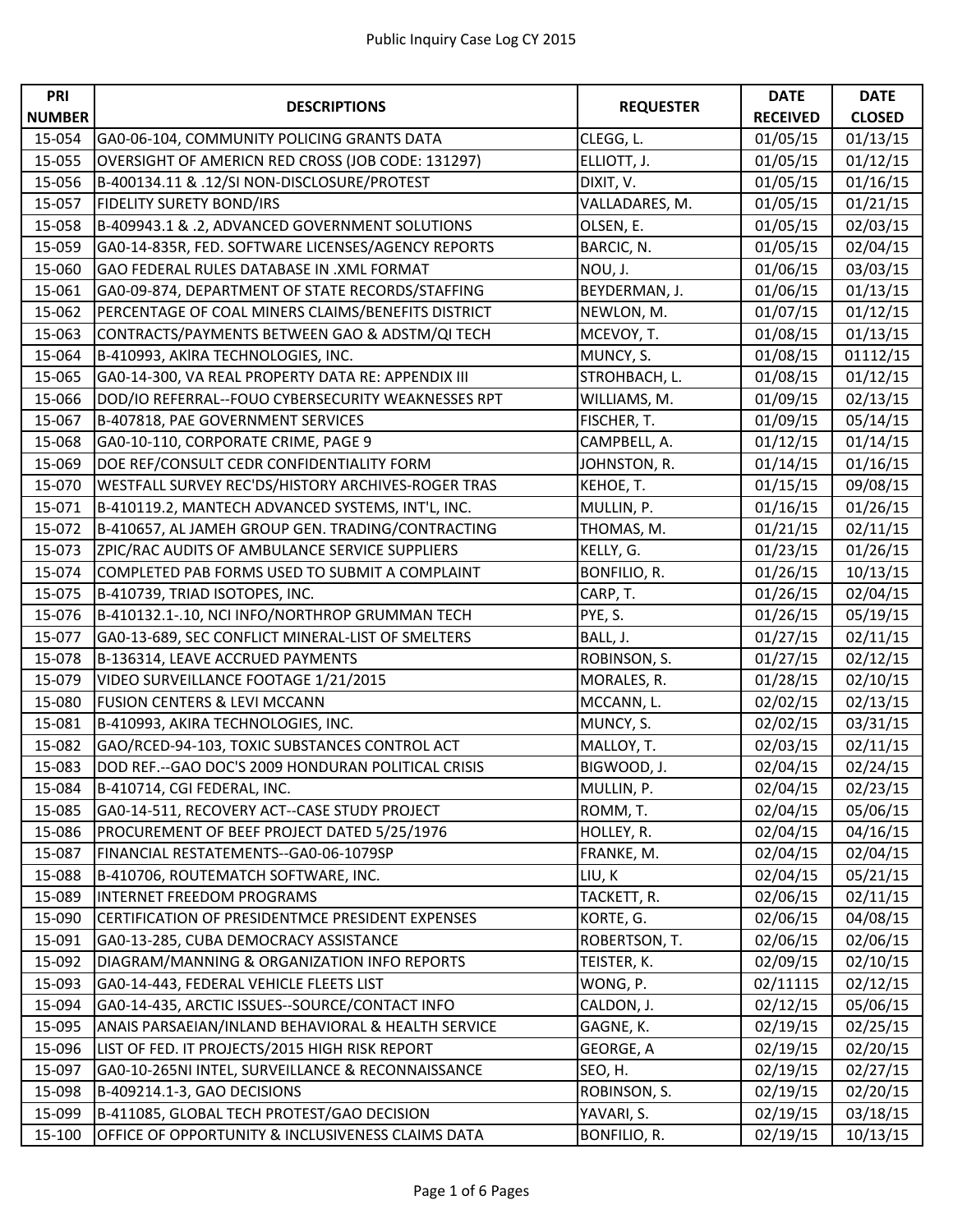| <b>PRI</b>    |                                                    |                  | <b>DATE</b>     | <b>DATE</b>   |
|---------------|----------------------------------------------------|------------------|-----------------|---------------|
| <b>NUMBER</b> | <b>DESCRIPTIONS</b>                                | <b>REQUESTER</b> | <b>RECEIVED</b> | <b>CLOSED</b> |
| 15-101        | ADA VIOLATIONS FROM 2003-2004                      | DAY, T.          | 02/20/15        | 02/24/15      |
| 15-102        | MINT CONTINUING GOLD AUDITS--1975-1986             | JANSEN, K.       | 02/24/15        | 02/25/15      |
| 15-103        | B-409231, BASIC ENGINEERING CONCEPTS & TECH.       | ROBINSON, S.     | 02/25/15        | 02/27/15      |
| 15-104        | B-411036, BSI INCORPORATED CO.                     | JUNG, C.         | 02/26/15        | 02/26/15      |
| 15-105        | FEMA HOMES W/DIFFERENT ELEVATIONS/ZONES--GA0-13-60 | KASIMOS, G.      | 02/26/15        | 03/04/15      |
| 15-106        | B-411110.1-.2, LEIDO & BCF SOLUTIONS, INCS         | PYE, S.          | 03/02/15        | 03/13/15      |
| 15-107        | DRAFT FPCD-81, 7/15/81 REPORT                      | MORSCHAUSER, P.  | 03/04/15        | 03/10/15      |
| 15-108        | B-408124, 6K SYSTEM, INC.                          | ROBINSON, S.     | 03/11/15        | 03/11/15      |
| 15-109        | <b>BREAKDOWN OF BUREAU OF PRISIONS BUDGET</b>      | HUGHES, T.       | 03/12/15        | 03/13/15      |
| 15-110        | B-407996, BART & ASSOC.; B-410413, MIRACORP, INC.  | ROBINSON, S.     | 03/12/15        | 03/16/15      |
| 15-111        | LIST OF COMP. GEN OPINIONS DOCUMENTS--SEE REQUEST  | TIERNEY, J.      | 03/12/15        | 07/23/15      |
| 15-112        | POSITION DESCRIPTION FOR PT-IV BAND LEVEL          | SCHMIDT, S.      | 03/13/15        | 03/31/15      |
| 15-113        | CONSULT FROM CIA RE: DETAILEE TO COMMITTEE ON INTE | CAROLYN L.       | 03/16/15        | 03/31/15      |
| 15-114        | B-410999.1-.2, PERFORMANT RECOVERY, INC.           | EVANS, E.        | 03/16/15        | 07/21/15      |
| 15-115        | SENIOR BIOLOGIEST SCIENTIST APPLIC. GA0-14-ARM-040 | MCCONAGHY, K.    | 03/16/15        | 04/08/15      |
| 15-116        | PROTEST INFO SOL. NO FA9301-13-R-0007P/B-311069.I- | TAYLOR, C.       | 03/19/15        | 07/30/15      |
| 15-117        | IMPROPER PAYMENTS TO BUREAU OF FISCAL SERVICES     | BINDER, J.       | 03/19/15        | 03/19/15      |
| 15-118        | B-156274, CG DECISION 5/7/1965                     | ROBINSON, S.     | 03/25/15        | 06/26/15      |
| 15-119        | B-157279, B-156979 & B-156519                      | ROBINSON, S.     | 03/25/15        | 06/26/15      |
| 15-120        | B-156383, JOHN L. KILCULLEN, 5/6/1965              | ROBINSON, S.     | 03/25/15        | 06/26/15      |
| 15-121        | EPA REFERRAL RE: GA0-12-874, OIL & GAS DEVELOPMENT | MCCOOL, C.       | 03/26/15        | 04/16/15      |
| 15-122        | B-153945, B-192969, & ETC (SEE FOIA REQUEST)       | ROBINSON, S.     | 03/26/15        | 06/26/15      |
| 15-123        | B-411134, EXELIS SYSTEMS CORPORATION               | RAHMAN, A.       | 03/27/15        | 04/08/15      |
| 15-124        | CG DECISIONS FOR LIST OF OLD B-FILES               | ROBINSON, S.     | 03/30/15        | 06/26/15      |
| 15-125        | CG DECISIONS FOR LIST OF B-NUMBERS--SEE FOIA REQUE | ROBINSON, S.     | 04/01/15        | 06/26/15      |
| 15-126        | B-408906.2-.6, RAYTHEON COMPANY-MISSILE SYSTEMS    | SULLIVAN, B.     | 04/01/15        | 08/25/15      |
| 15-127        | B-403065, DYNCORP INTERNATIONAL, LLC               | SVETZ, H.        | 04/01/15        | 08/05/15      |
| 15-128        | B-158336, COMP GEN DECISIONS 3/6/1966 & 12/21/1966 | ROBINSON, S.     | 04/07/15        | 06/26/15      |
| 15-129        | B-411296, MCM-BRSC, JV                             | RANDOPOULOS, D.  | 04/07/15        | 07/07/15      |
| 15-130        | COVER PAGE ALL GAO CONFIDENTIAL/TOP SECRET REPORTS | RAVNITZKY, M.    | 04/07/15        | $\frac{1}{2}$ |
| 15-131        | B-410999.1-.2, PERFORMANT RECOVERY, INC.           | HAYDEN, A.       | 04/07/15        | 07/21/15      |
| 15-132        | COVER PAGES OF ALL CLASSIFIED GAO REPORTS 1972-199 | GREENEWALD, J.   | 04/08/15        | $\frac{1}{2}$ |
| 15-133        | GA0-15-234, LIST OF 578 FIRMS RE: HUBZONE          | RUMPKE, E.       | 04/08/15        | 04/08/15      |
| 15-134        | B-405874.1-.2, W.B. CONSTRUCTION & SONS/DQSI, LLC  | MASTIO, L.       | 04/09/15        | 09/30/15      |
| 15-135        | <b>GRANTS FROM DOE TO TRIDEC</b>                   | GRANDO, C.       | 04/10/15        | 04/13/15      |
| 15-136        | PERCHLORATE--GA0-10-769 & GA0-07-1042T             | MABEL, K.        | 04/14/15        | 05/21/15      |
| 15-137        | B-411300.1-.2, CASK TECHNOLOGIES, LLC              | NARVAEZ, G.      | 04/14/15        | 08/11/15      |
| 15-138        | GA0-11-696, LIST OF 707 FINANCIAL INST. REC'D FUND | RAY, T.          | 04/21/15        | 04/21115      |
| 15-139        | B-199013, MCQUISTON ASSOC. 9/1181 DECISION         | ROBINSON, S.     | 04/21/15        | 06/02/15      |
| $15 - 140$    | GA0-10-265NI--INTEL, SURVEILLANCE & RECONNAISSANCE | COLE, M.         | 04/21/15        | 04/23/15      |
| 15-141        | <b>B-411219, NUTECH, INC.</b>                      | WILKINSON, T.    | 04/21/15        | 05/22/15      |
| 15-142        | TESTIMONY OF W/DSA IG                              | HOLLEY, R.       | 04/22/15        | 04/23/15      |
| 15-143        | IRS FORMS FOR 2014-2015                            | COBBS, K.        | 04/23/15        | 04/23/15      |
| 15-144        | <b>BID BONDS/PROPERTY FORMS</b>                    | FARROW, M.       | 04/23/15        | 04/23/15      |
| 15-145        | B-411271.1 & .2, IDS INTERNATIONAL GOV'T SERVICES  | ASHIRU, R.       | 04/27/15        | 05/22/15      |
| 15-146        | B-409893, RAPIDFIRE LOGISTICS, LLC                 | FESSENDEN, J.    | 04/28/15        | 05/11/15      |
|               |                                                    |                  |                 |               |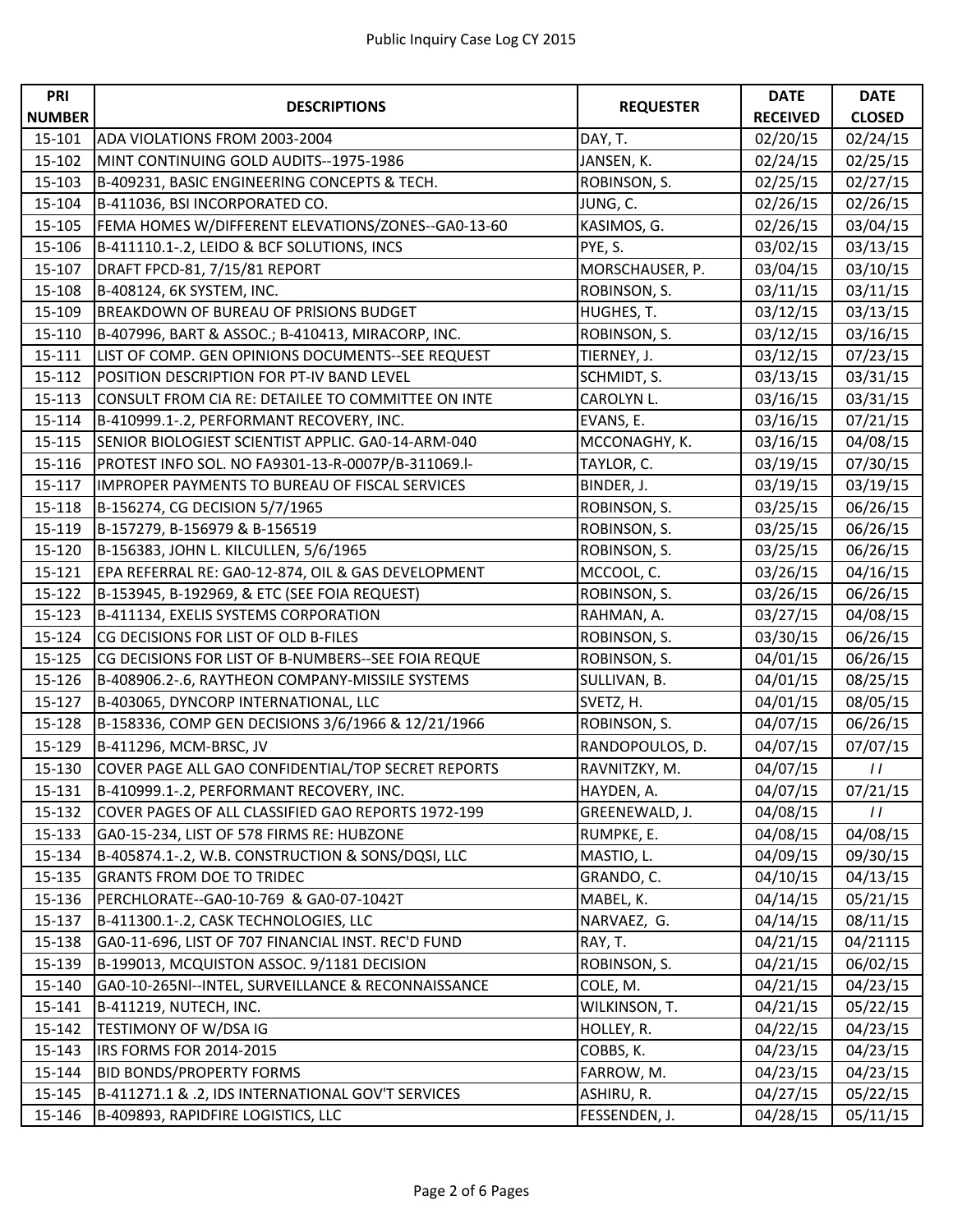| PRI           |                                                    |                  | <b>DATE</b>     | <b>DATE</b>   |
|---------------|----------------------------------------------------|------------------|-----------------|---------------|
| <b>NUMBER</b> | <b>DESCRIPTIONS</b>                                | <b>REQUESTER</b> | <b>RECEIVED</b> | <b>CLOSED</b> |
| 15-147        | CONTACT INFO. FOR DOD/CHIEF INFORMATION OFFICER    | RANDALL, S.      | 04/28/15        | 04/28/15      |
| 15-148        | B-409576 & B-400589.1 & .2, ORBITAL SCIS. CORP.    | ROBINSON, S.     | 05/01/15        | 06/10/15      |
| 15-149        | LOBBYING NONCOMPLIANCE LETTERS/GREG MITCHELL       | SEIBERT, R.      | 05/04/15        | 05/07/15      |
| 15-150        | B-409893, RAPIDFIRE LOGISTICS, LLC                 | VANESSA          | 05/05/15        | 05/11/15      |
| 15-151        | B-409893, RAPIDFIRE LOGISTICS, LLC                 | <b>ROBERT</b>    | 05/05/15        | 05/11/15      |
| 15-152        | B-409893, RAPIDFIRE LOGISTICS, LLC                 | OSBORNE, D.      | 05/05/15        | 11/15/05      |
| 15-153        | B-409893, RAPIDFIRE LOGISTICS, LLC                 | OLANDS, J.       | 05/05/15        | 05/11/15      |
| 15-154        | B-401126, TEL-INSTRUMENT ELECTRONICS CORP.         | SCHUM, D.        | 05/05/15        | 08/13/15      |
| 15-155        | FRAUDNET RECORDS RE: CONTROL #62602                | RYTLEWSKI, R.    | 05/05/15        | 08/24/15      |
| 15-156        | B-409893, RAPIDFIRE LOGISTICS, LLC                 | GRADY, M.        | 05/06/15        | 05/11/15      |
| 15-157        | B-411045.1-.2, L-3 NATIONAL SECURITY SOLUTIONS     | FLING, M.        | 05/07/15        | 07/14/15      |
| 15-158        | B-411075, OXFORD DEVELOPMENT COMPANY               | DESHONG, W.      | 05/08/15        | 06/01/15      |
| 15-159        | GAO TRAINING/LEARNING CENTER MATERIAL              | WINTER, K.       | 05/19/15        | 07/14/15      |
| 15-160        | TRANSIT SECURITY GRANT PROGRAM/METRO. ATLANTA RAPI | BURK.HARD, M.    | 05/19/15        | 06/25/15      |
| 15-161        | <b>CWOIG REFERRAL LETTER #62656</b>                | WELLES, D.       | 05/22/15        | 06/01/15      |
| 15-162        | GA0-08-642R & GA0-04-539, DOE CONTRACTORS BENEFITS | STEVENS, G.      | 05/26/15        | 06/01/15      |
| 15-163        | B-138990, 4/22/1959                                | ROBINSON, S.     | 06/01/15        | 06/26/15      |
| 15-164        | GA0-12-572, LIST OF UNACCREDITED SCHOOLS           | ELDER, J.        | 06/03/15        | 10/07/15      |
| 15-165        | FINANCIAL RESTATEMENT GA0-03-395R                  | NAUMOVSKA, I.    | 06/08/15        | 06/08/15      |
| 15-166        | GA0-04-609NI REPORT                                | SUH, H.          | 06/08/15        | 06/09/15      |
| 15-167        | GA0-12-344--HUDSON RIVER TUNNEL PROJECT            | CHERKIS, J.      | 06/09/15        | 10/20/15      |
| 15-168        | GA0-13-249, TOXIC SUBSTANCE                        | MALLOY, T.       | 06/16/15        | 12/14/15      |
| 15-169        | CORRESPONDENCE ON CLINTON VIA WEB ADDRESSES        | PARKER, S.       | 06/17115        | 07/17/15      |
| 15-170        | GA0-14-799 SBU VERSION                             | PECQUET, J.      | 06/17115        | 07/27/15      |
| 15-171        | DCAA REF. RE: GAO/DCAA EMAIL ON AICPA CODE OF COND | MCGILL, J.       | 06/17/15        | 07/20/15      |
| 15-172        | DCAA REF. RE: GAO/DCAA EMAIL ON DRAFTS GAGAS       | MCGILL, J.       | 06/17/15        | 07/20/15      |
| 15-173        | FEDERAL MANAGERS SURVEY DATA--2007 & 2013          | HAN, X.          | 06/18/15        | 06/19/15      |
| 15-174        | REFERRAL FROM VA B-410875 GAO REVIEW               | STEWART, D.      | 06/30/15        | 07/08/15      |
| 15-175        | B-411150.4 AMAZON WEB SERVICES, INC.               | CAROLLO, R.      | 07/01/15        | 08/05/15      |
| 15-176        | DECLASS. OF LCD-78-417, LCD-78-426 & LCD-77-419    | YARED, M.        | 07/06/15        | 09/25/15      |
| 15-177        | B-411612, ACUITY SYSTEMS, LLC                      | LODI, M.         | 07/09/15        | 08/04/15      |
| 15-178        | B-411341.1-.2, MODUS OPERANDI, INC.                | NIGAM, A         | 07/13/15        | 08/05/15      |
| 15-179        | NUMBER OF GAO STAFF DETAILED TO CONGRESS           | CHARPENTIER, J.  | 07/14/15        | 09/08/15      |
| 15-180        | NUMBER OF REPORTS ASKED BY CONGRESS                | CHARPENTIER, J.  | 07/15/15        | 09/21/15      |
| 15-181        | GA0-14-42, CHILD WELFARE--NAMES OF STATES          | WURTELE, S.      | 07/15/15        | 12/14/15      |
| 15-182        | B-411116.1-.3, URS FED. SERV/CH2M HILL             | WHITE, C.        | 07/16/15        | 07/30/15      |
| 15-183        | B-411687, INNOVATIVE TEST ASSET SOLUTIONS          | WHITE, C.        | 07/16/15        | 07/20/15      |
| 15-184        | B-406205, B-405271 & B-406205, ALDEVRA             | PETKOFF, G.      | 07/20/15        | 07/23/15      |
| 15-185        | GA0-15-544 INSIDER THREATS QUESTIONNAIRE           | THEBY, M.        | 07/21/15        | 08/05/15      |
| 15-186        | B-409680.2, ADAMS AND ASSOCIATES INC.              | HALL, H.         | 07/21/15        | 07/22/15      |
| 15-187        | CIA REFERRAL DECLASS. URANIUM DIVERSION NUMEC      | SMITH, G.        | 07/23/15        | 10/28/15      |
| 15-188        | BLACK-OWNED/WHITE-OWNED CONTRACTS FROM 01/20/2009  | BYRD, C.         | 07/24/15        | 07/24/15      |
| 15-189        | GA0-12-34, VACANT PROPERTIES                       | MORREALE, F.     | 07/24/15        | 11/12/15      |
| 15-190        | B-411769.1, EXCENTIUM, INC.                        | WILLIAMS, D.     | 07/24/15        | 07/27/15      |
| 15-191        | B-194153, PROPOSED PILOT PROGRAM                   | HALL, H.         | 07/27/15        | 07/29/15      |
| 15-192        | <b>TENAX AEROSPACE</b>                             | GORDON, S.       | 07/29/15        | 07/30/15      |
| 15-193        | B-406622.1-.3, IBM & BAE SYSTEMS SOLUTIONS         | ISABELLA, A.     | 07/30/15        | 08/11/15      |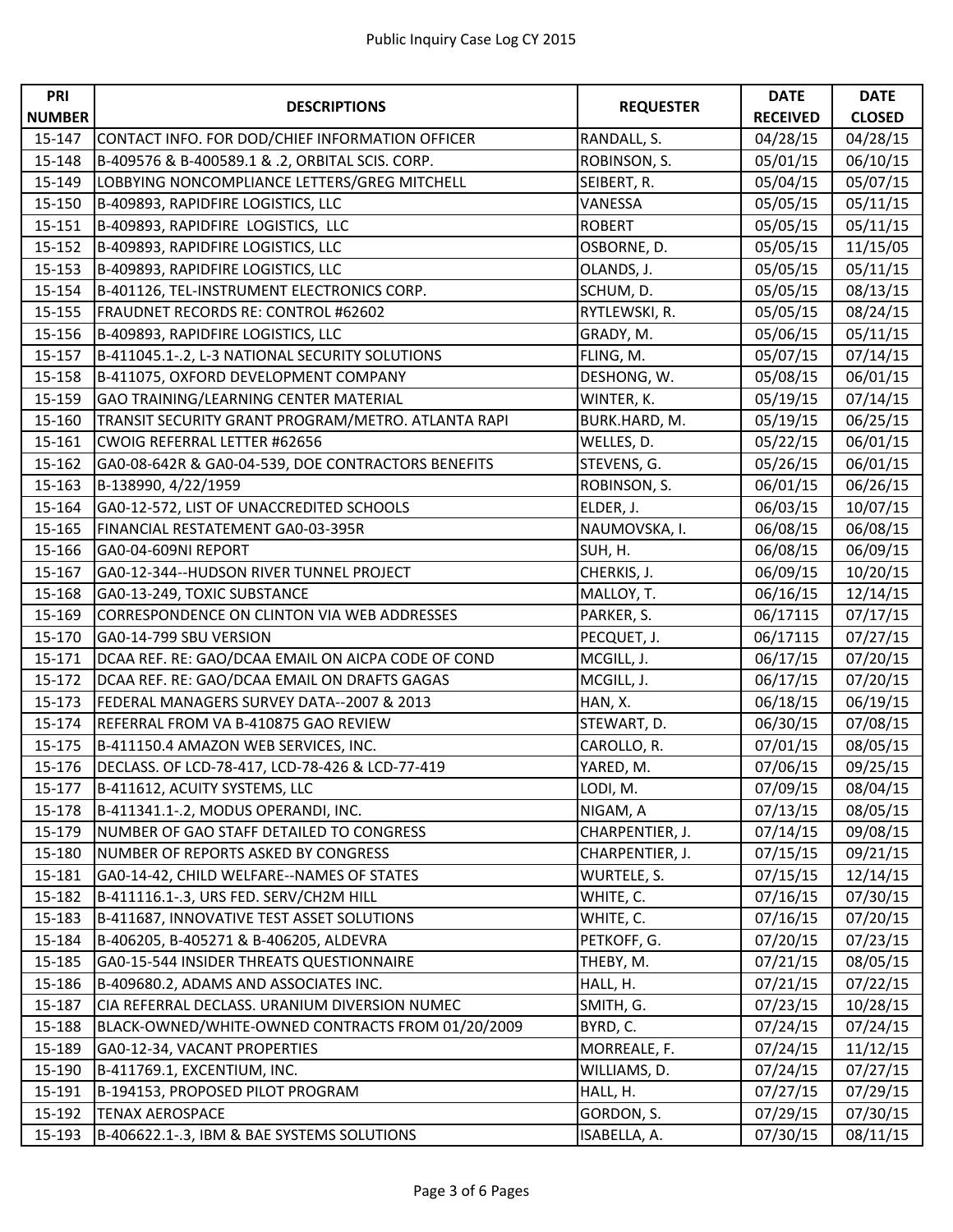| <b>PRI</b>    | <b>DESCRIPTIONS</b>                                |                  | <b>DATE</b>     | <b>DATE</b>   |
|---------------|----------------------------------------------------|------------------|-----------------|---------------|
| <b>NUMBER</b> |                                                    | <b>REQUESTER</b> | <b>RECEIVED</b> | <b>CLOSED</b> |
| 15-194        | B-411769.1, EXCENTIUM, INC.                        | WILLIAMS, D.     | 07/30/15        | 07/30/15      |
| 15-195        | B-407680.1, INNOVATIVE TECHNIQUES, INC.            | CATES, C.        | 07/30/15        | 08/13/15      |
| 15-196        | GA0-15-445 DHS SECURITY SCREENING FEDERAL BUILDING | ZENKO, M.        | 08/05/15        | 09/15/15      |
| 15-197        | GA0-13-560 INTERNET PHARMACIES/NAMES OF DEA REPS.  | KELLY, B.        | 08/12/15        | 09/15/15      |
| 15-198        | MSPB CASES/WHISTLEBLOWER FROM 2012-2015            | BOYD, T.         | 08/14/15        | 09/25/15      |
| 15-199        | NONCOMPLIANCE LTRS--LOBBYING/POLITICAL CONTRIBUTIO | LIPTON, B.       | 08/17/15        | 09/03/15      |
| 15-200        | B-411590.1, HA.KA INC./SOL.# N00024-14-R-3558      | COOK, P.         | 08/18/15        | 08/19/15      |
| 15-201        | B-411875.1, APPLICA SOLUTIONS, INC.                | SANTOS, R.       | 08/18/15        | 08/26/15      |
| 15-202        | B-411875.2, HARMONIA HOLDINGS GROUP, LLC           | SANTOS, R.       | 08118/15        | 08/26/15      |
| 15-203        | CLASSIFIED REPORTS LISTED IN GA0-14-801            | DROUBAY, P.      | 08/18/15        | 09/01/15      |
| 15-204        | ASH MEADOWS INTO NAT'L MONUMENT/WILDLIFE REFUGE    | BROWN, K.        | 08/21/15        | 09/08/15      |
| 15-205        | B-411934 TETRA TECH AMT                            | HOLMAN, C.       | 08/25/15        | 08/27/15      |
| 15-206        | LIST OF ALL GAO STAFF EMAIL ADDRESSES              | SELDIN, R.       | 08/31/15        | 10/13/15      |
| 15-207        | SMITHSONIAN REFERRAL DRAFT GA0-11-515 REPORT       | MCKEOWN, T.      | 09/01/15        | 09/08/15      |
| 15-208        | BACKGROUND CHECK/EMPLOYMENT INFO                   | MILLER, C.       | 09/01/15        | 09/01/15      |
| 15-209        | RELEASE EDITABLE GAO GRAPHIC--GA0-15-724           | POLAKOFF, R.     | 09/01/15        | 09/01/15      |
| 15-210        | B-409609.1/.3 SNAP, INC.                           | NIGAM, A.        | 09/02/15        | 09/21/15      |
| 15-211        | GA0-15-270R, FEDERAL OBLIGATIONS HEALTH--TABLE 26  | EVANS, M.        | 09/03/15        | 12/14/15      |
| 15-212        | FUNDING/REIMBURSE PLANNED PARENTHOOD GOVT 2010-15  | EVANS, M.        | 09/03/15        | 12/14/15      |
| 15-213        | DOWNLOAD PROTESTS IN BULK                          | POGGIOLI, N.     | 09/04/15        | 09/04/15      |
| 15-214        | ANNUAL REPORTS FROM PERSONNEL APPEALS BOARD        | BONFILIO, R.     | 09/08/15        | 09/08/15      |
| 15-215        | B-411866 PHOENIX MANAGEMENT, INC.                  | ICINBERG, E.     | 09/09/15        | 09/15/15      |
| 15-216        | B-410974.1, AIR NEW ZEALAND, LTD                   | MACKELL, T.      | 09/10/15        | 09/21/15      |
| 15-217        | B-410975.1, AIR NEW ZEALAND, LTD                   | MACKELL, T.      | 09/10/15        | 09/21/15      |
| 15-218        | B-410977.1, AIR NEW ZEALAND, LTD.                  | MACKELL, T.      | 09/10/15        | 09/21/15      |
| 15-219        | B-412056.1, LOCKHEED MARTIN CORPORATION            | YOLE, K.         | 09/10/15        | 09/15/15      |
| 15-220        | B-143720 COMPENSATION FOR INDIVIDUAL, WWII         | CANALES, A.      | 09/11/15        | 12/16/15      |
| 15-221        | <b>BID PROTESTS DATA</b>                           | POGGIOLI, N.     | 09/14/15        | 01/08/16      |
| 15-222        | GA0-08-146T, RESIDENTIAL TREATMENT PROGRAMS        | DUVAL, M.        | 09/17/15        | $\frac{1}{2}$ |
| 15-223        | GA0-09-719T, SECLUSIONS & RESTRAINTS               | DUVAL, M.        | 09/17/15        | 09/21/15      |
| 15-224        | ASH MEADOWS MONUMENT/WILDLIFE REFUGE               | BROWN, K.        | 09/21/15        | 09/23/15      |
| 15-225        | BONUSES FOR GAO SES STAFF FROM 1985 TO 2015        | BONFILIO, R.     | 09/22/15        | 11/09/15      |
| 15-226        | GA0-15-634T/GAO-14-262, SCHOOL MEALS PROGRAMS      | MUNDEY, B.       | 09/24/15        | 10/07/15      |
| 15-227        | FEDERAL MANAGERS (FY 2011, 2012, 2013)             | EUNJJN, H.       | 09/24/15        | 09/25/15      |
| 15-228        | B-412054.1/PECKHAM VOCATIONAL INDUSTRIES, INC.     | YANG, J.         | 09/24/15        | 09/29/15      |
| 15-229        | RESTATEMENTS DATA 1997-JUNE 2001                   | <b>IQBAL</b>     | 09/29/15        | 09/29/15      |
| 15-230        | GAO/RCED-99-22, HAZARDOUS WASTE-INFORMATION        | JACK, E.         | 09/30/15        | 10/07/15      |
| 15-231        | GA0-15-527, STATE HEALTH INSURANCE MARKETPLACES    | REZNICK, R.      | 09/30/15        | 10/13/15      |
| 16-001        | PROTEST DOCUMENTS FOR B-FILES: SEE FOIA REQUEST    | STEVENSON, J.    | 10/01/15        | 10/05/15      |
| 16-002        | B-411988.2, SPRINGFIELD PARCEL, LLC                | SERNOVITZ, D.    | 10/01/15        | 10/14/15      |
| 16-003        | PROTESTS FOR LIST OF B-NUMBERS                     | STEVENSON, J.    | 10/01/15        | 01/15/16      |
| 16-004        | GA0-15-578, 401K PLANS/PLAN SPONSORS               | CURRAN, B.       | 10/05/15        | 02/11/16      |
| 16-005        | B-411687 .1-.2, INNOVATIVE TEST ASSET SOLUTIONS    | WHITE, C.        | 10/06/15        | 10/22/15      |
| 16-006        | GA0-15-322, MEDI-CAL SUPPLEMENTAL PAYMENTS DOC.    | JOFFE, M.        | 10/06/15        | 10/07/15      |
| 16-007        | B-404237.4; BOOZ ALLEN HAMILTON                    | BARTON, T.       | 10/07/15        | 10/27/15      |
| 16-008        | AIR NEW ZEALAND/GE: B-410974, B-410975.1, B-410977 | MACKELL, T.      | 10/07/15        | 10/21/15      |
| 16-009        | GA0-14-42, PREVENT SEXUAL ABUSE BY SCHOOL PERSONNE | REILLY, S.       | 10/07/15        | 12/14/15      |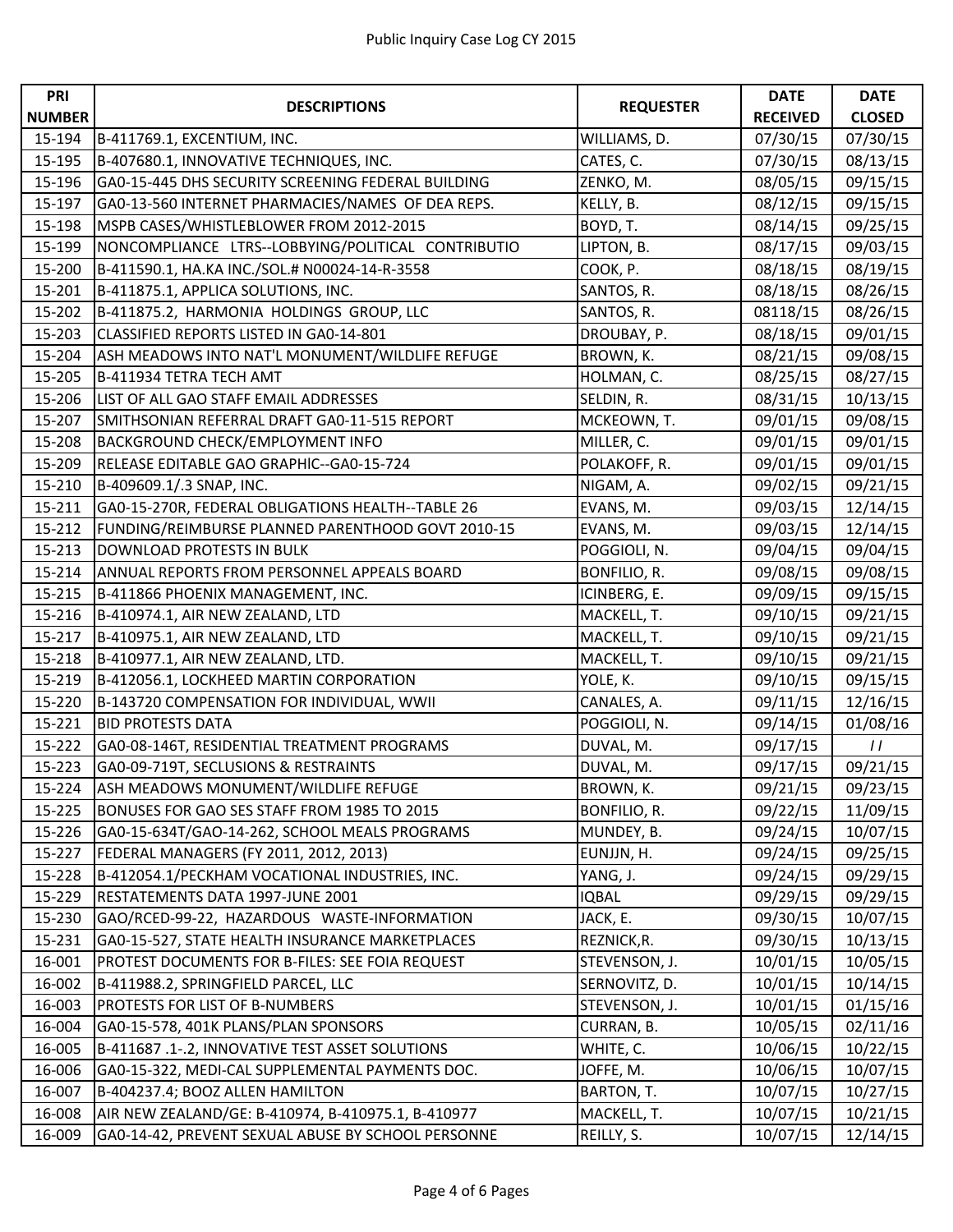| PRI           |                                                    |                      | <b>DATE</b>     | <b>DATE</b>   |
|---------------|----------------------------------------------------|----------------------|-----------------|---------------|
| <b>NUMBER</b> | <b>DESCRIPTIONS</b>                                | <b>REQUESTER</b>     | <b>RECEIVED</b> | <b>CLOSED</b> |
| 16-010        | B-412030.1, INGENESIS, INC. HSCEDM-15-R-00015      | HART, B.             | 10/07/15        | 10/13/15      |
| 16-011        | GAO LTR TO REP BEYER: REV OF ELECTRIC FED PROGRAMS | REILLY, S.           | 10/08/15        | 10/13/15      |
| 16-012        | GA0-12-474, HIGHWAY INFRASTRUCTURE/SURVEY QUESTION | ROMM, J.             | 10/09/15        | 10/23/15      |
| 16-013        | B-412098, GENERAL ELECTRODYNAMICS CORPORATION      | CONNELLY, T.         | 10/13/15        | 10/21/15      |
| 16-014        | B-411875.2, HARMONIA HOLDINGS GROUP, LLC           | MURTHY, A.           | 10/15/15        | 10/21/15      |
| 16-015        | B-412065, BAY WEST, LLC                            | CONOLLY, D.          | 10/15/15        | 10/21/15      |
| 16-016        | GA0-05-747, TAX VIOLATIONS OF FINANCIAL AGREEMENTS | LIPTON, B.           | 10/15/15        | 11/06/15      |
| 16-017        | INFORMATION ON REQUESTER IDENTIFIED IN LETTER      | LAMB, D.             | 10/16/15        | 10/21/15      |
| 16-018        | CLASSIFIED/SBU REPORTS GA0-15-219C, GA0-15-458SU   | TURSE, N.            | 10/16/15        | 11/05/15      |
| 16-019        | GA0-15-336SU, INFORMATION SECURITY--IRS            | NOVAK, M.            | 10/16/15        | 10/21/15      |
| 16-020        | GA0-13-522, MEDICARE PAYMENTS TO CONTRACTORS       | MORGAN, A.           | 10/19/15        | 11/05/15      |
| 16-021        | FOREIGN MILITARY SALES WEAPON PSAD-78-117, B-16573 | WILLIAMSON, C.       | 10/20/15        | 10/20/15      |
| 16-022        | CLASSIFIED REPORT: GA0-15-456C: US CYBER COMMAND   | CURRY, M.            | 10/20/15        | 11/05/15      |
| 16-023        | B-412101, INGENESIS, INC.                          | HART, B.             | 10/21/15        | 10/22/15      |
| 16-024        | GA0-15-336SU, INFORMATION SECURITY--IRS            | SCHOFFSTALL, J.      | 10/21/15        | 10/22/15      |
| 16-025        | B-412382, TISTA SCIENCE AND TECHNOLOGY CORP, INC.  | MURTHY, A.           | 10/22/15        | 10/22/15      |
| 16-026        | B-411988.2, SPRINGFIELD PARCEL, LLC/BOSTON PROPERT | LIPSCOMB, P.         | 10/22/15        | 10/22/15      |
| 16-027        | LIST OF STATE DEPT RESTRICTED REPORTS 1/2009-9/201 | PARKER, S.           | 10/26/15        | 11/02/15      |
| 16-028        | BUILDING COLLAPSED MIAMI FL ON 8/5/1974            | NOVACK, P.           | 10/26/15        | 10/30/15      |
| 16-029        | B-410757.2, EXPLOSIVE ORDNANCE TECHNOLOGIES, INC.  | CONOLLY, M.          | 10/27/15        | 12/03/15      |
| 16-030        | B-411950, BOOK ZURMAN, INC.                        | MCNALL, P.           | 10/29/15        | 11/04/15      |
| 16-031        | B-411478, THE RAVENS GROUP, INC                    | HOUSEWRIGHT, R.      | 11/02/15        | 11/05/15      |
| 16-032        | SF 24 BID BOND, SF 25 PERFORMANCE BOND, SF 25A PAY | ANDERSON, M.         | 11/02/15        | 11/02/15      |
| 16-033        | RECORDS RELATED TO SSA                             | VAN FLETEREN, M.     | 11/02/15        | 11103/15      |
| 16-034        | SF 24 BID BOND, SF 25 PERF BOND PHILIP JENSEN      | JENSEN, P.           | 11/02/15        | 11/03/15      |
| 16-035        | FOIA FORMS, SOPS, RECORDS                          | TERRELL, W.          | 11/02/15        | 11/04/15      |
| 16-036        | PRISON INDUSTRIES FUND DISBURSEMENTS BANK STATEMEN | LIPTON, B.           | 11/02/15        | 11/19/15      |
| 16-037        | REFERRAL FROM DOJ RE: GAO RECORDS                  | EVANS, J.            | 11/03/15        | 11/06/15      |
| 16-038        | B-410644.2, L-3 COMMUNICATIONS CORPORATION         | CRAMER, L.           | 11/05/15        | 11/10/15      |
| 16-039        | HILLARY CLINTON PRIVATE EMAILS                     | <b>BLUTSTEIN, A.</b> | 11/05/15        | 11/13/15      |
| 16-040        | GA0-15-733, CHILD WELFARE: FACEBOOK POSTS PAGE 29  | LEWIN, T.            | 11/06/15        | 11/12/15      |
| 16-041        | CONGRESSIONAL REQUEST LTR.-SUPERFUND SEDIMENT SITE | MANS, D.             | 11/06/15        | 11/13/15      |
| 16-042        | EEO CASES MANAGMENT OFFICIALS                      | CURTIS, Y.           | 11/09/15        | 11/10/15      |
| 16-043        | GA0-15-575SU, LIBRARY OF CONGRESS SECURITY RE      | VANCE, D.            | 11/10/15        | 11/19/15      |
| 16-044        | BOOZ ALLEN HAMILTON, INC. PROTEST                  | KLINE, W.            | 11/10/15        | 11112/15      |
| 16-045        | GA0-13-337, DEFENSE INFRASTRUCTURE/AIR FORCE REF.  | KRACHMAN, A.         | 11/10/15        | 11/12/15      |
| 16-046        | B-412336.10, PRECISION ASSET MANAGEMENT CORPORATIO | CIRIGNANI, A.        | 11/12/15        | 11/12/15      |
| 16-047        | EMD-79-18 AND EMD-79-93, NUCLEAR WEAPONS           | MCLAUGHLIN, W.       | 11/13/15        | 11/16/15      |
| 16-048        | DATA ON EDUCATION REIMBURSEMENT PROGRAM            | SRINIVASAN, D.       | 11/13/15        | 12/16/15      |
| 16-049        | B-4096609--SNAP, INC/NAMES OF 36 COMPANIES         | LOPEZ, D.            | 11/17/15        | 12/01/15      |
| 16-050        | LIQUIDS & GELS SOP CHANGES/TSA JOB CODE 440373     | SAI                  | 11/18/15        | 01/06/16      |
| 16-051        | SBA DOCUMENTS FOR PAB/OGC CASE                     | HARRISON, N.         | 11/19/15        | 12/16/15      |
| 16-052        | B-411835.2, CELTA SERVICES, INC.                   | YAVARI, S.           | 11/19/15        | 11/19/15      |
| 16-053        | CALIFORNIA RECORDS FOR GAO REPORT FROM JUNE 2014   | LITNEY, E.           | 11/24/15        | 12/11/15      |
| 16-054        | GA0-12-408, STATES USING POLICIES LISTED IN TABLE  | GANONG, P.           | 11/25/15        | 01/15/16      |
| 16-055        | GA0-15-567, STATES REQUIRED TO PREVENT ACCELERATIO | KIRBY, J.            | 11/30/15        | 12/17/15      |
| 16-056        | B-411291.3, PROTEST OF STRONGWATCH CORP            | SANTOS, R.           | 11130/15        | 01/15/16      |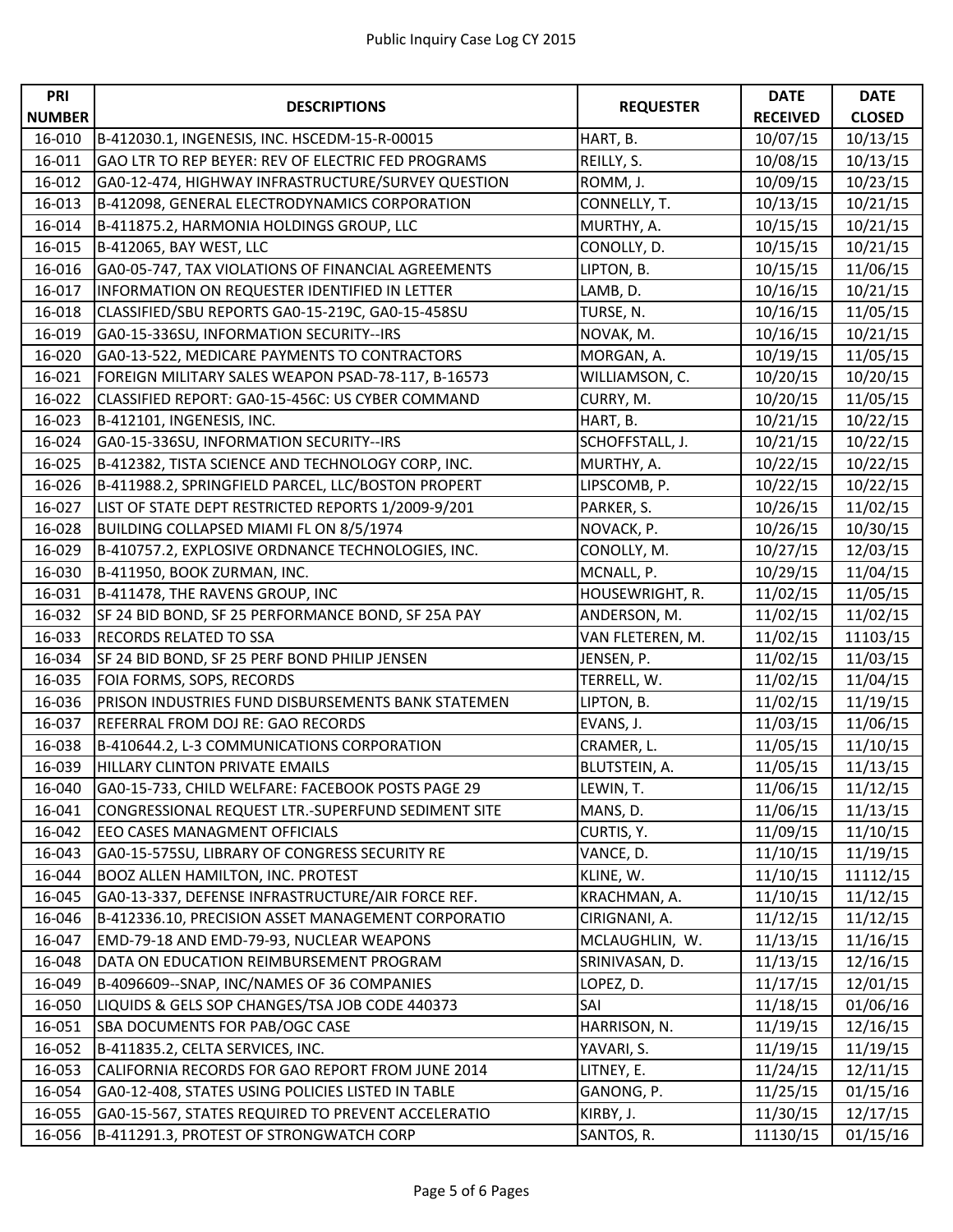| PRI           | <b>DESCRIPTIONS</b>                                | <b>REQUESTER</b> | <b>DATE</b>     | <b>DATE</b>   |
|---------------|----------------------------------------------------|------------------|-----------------|---------------|
| <b>NUMBER</b> |                                                    |                  | <b>RECEIVED</b> | <b>CLOSED</b> |
| 16-057        | B-411291.2, PROTEST OF TACTICAL MICRO, INC.        | SANTOS, R.       | 11/30/15        | 01/15/16      |
| 16-058        | B-411212.3, PROTEST OF SAIC                        | SANTOS, R.       | 11/30/15        | 04/20/16      |
| 16-059        | B-412382.1, TISTA SCIENCE & TECHNOLOGY CORP, INC.  | SKINNER, J.      | 11/30/15        | 03/08/16      |
| 16-060        | GAO-11-382T, STATE DEPT-IG INDEPENDENCE/EFFECTIVEN | PARKER, S.       | 12/01/15        | 04/06/16      |
| 16-061        | GA0-15-812, SUPERFUND DATA                         | ATKINS, L.       | 12/03/15        | 12/11/15      |
| 16-062        | GA0-14-866T, OLDER AMERICANS DEFAULT ON PLUS LOANS | LORIN, J.        | 12/04/15        | 01/19/16      |
| 16-063        | CLASSIFIED/SBU GA0-15-682SU & GA0-15-622C, IRAN    | KORTE, G.        | 12/04/15        | 12/07/15      |
| 16-064        | GA0-15-598, TEACHER PREP PROGRAMS LOW PERFORMING   | HUSEMAN, J.      | 12/08/15        | 01/13/16      |
| 16-065        | B-412207, MANTECH ADVANCED SYSTEMS INTL INC        | FLING, M.        | 12/08/15        | 12/21/15      |
| 16-066        | B-412271.2, CENTERRA GROUP, LLC                    | DIX, K.          | 12/08/15        | 12/09/15      |
| 16-067        | HILLARY CLINTON RECORDS REFERRAL FROM DEPT OF STAT | WASHINGTON, A    | 12/09/15        | 12/18/15      |
| 16-068        | FEDERAL MANAGERS SURVEY DATA FOR 1997, 2000, 2003  | HENNEMUTH, E.    | 12/09/15        | 12/10/15      |
| 16-069        | B-412449, PHOENIX MANAGEMENT, INC.                 | SANTOS, R.       | 12/09/15        | 12/14/15      |
| 16-070        | FEDERAL DOLLARS FOR AUTO REPAIR BY PRIV MECHANICS  | HEDGES, M.       | 12/15/15        | 12/18/15      |
| 16-071        | DOCUMENTS RE: AFTER FALL OF VIETNAM                | GOCKEL, C.       | 12/14/15        | 12/18/15      |
| 16-072        | CALIFORNIA RECORDS FOR GA0-14-555; DRINKING WATER  | LITNEY, E.       | 12/15/15        | 01/15/16      |
| 16-073        | DATABASE INFO USED FOR TABLE 9 OF GA0-11-696       | ANGELOPOULOS, C. | 12/16/15        | 12/16/15      |
| 16-074        | GA0-16-104: MARITIME TRANSPORTATION--LNG CARRIERS  | KING, J.         | 12/16/15        | 01/29/16      |
| 16-075        | GA0-16-104: MARITIME TRANSPORTATION--LNG CARRIERS  | CARR, E.         | 12/16/15        | 02/01/16      |
| 16-076        | B-412056.1-.3, LOCKHEED MARTIN CORP.               | FANNEY, B.       | 12/16/15        | 12/23/15      |
| 16-077        | LIST OF NATIVE AMERICAN TRIBES CASINOS/GAMING      | TREVINO, S.      | 12/21/15        | 12/22/15      |
| 16-078        | GA0-11-378, DOE CONTRACTOR BENEFITS COSTS          | STEVENS, G.      | 12/21/15        | 01/06/16      |
| 16-079        | BID, PAYMENT, PERF BONDS                           | JAMES, A.        | 12/22/15        | 01/16/16      |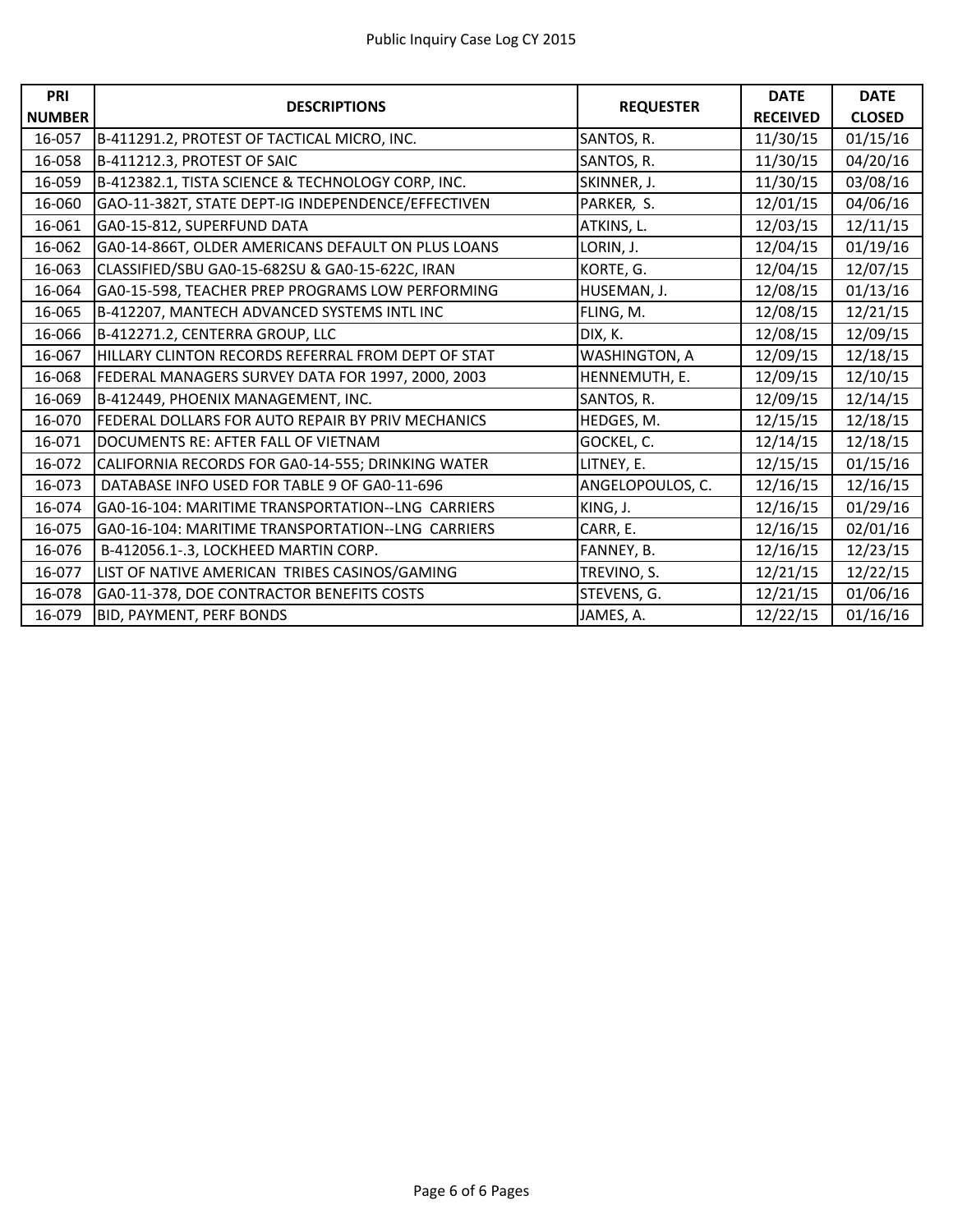| PRI<br><b>NUMBER</b> | <b>DESCRIPTIONS</b>                                | <b>REQUESTER</b> | <b>DATE</b><br><b>RECEIVED</b> | <b>DATE</b><br><b>CLOSED</b> |
|----------------------|----------------------------------------------------|------------------|--------------------------------|------------------------------|
| 16-080               | FPCD-75-152: DOD MARGINAL PERFORMER DISCHARGE PROG | MANNE, J.        | 01/04/16                       | 01/13/16                     |
| 16-081               | B-412488, CENTERRA GROUP, LLC                      | ADLER, G.        | 01/04/16                       | 02/01/16                     |
| 16-082               | B-302710 & B-303495, PRESCRIPTION DRUGS/JOURNALIST | BYRD, C.         | 01/04/16                       | 01/05/16                     |
| 16-083               | B-274269, RESEARCH FOUNDATION STATE UNIVERS. OF NY | SHEPLER, L.      | 01/07/16                       | 03/02/16                     |
| 16-084               | DOCUMENTS USED TO PROCESS PRI-14-261               | TRIPLETT, D.     | 01/07/16                       | 02/03/16                     |
| 16-085               | LIIS FUNDS MISMANGEMENT/POLK COUNTY                | DRUMM, L.        | 01/08/16                       | 01/19/16                     |
| 16-086               | AUDIO/VIDEO FOR GA0-10-948T, FOR PROFIT COLLEGES   | DOLVEN, T.       | 01/11/16                       | 01/13/16                     |
| 16-087               | B-412163.3 & .4, COMPUTER SCIENCES CORP.           | NIGAM, A.        | 01/12/16                       | 03/07/16                     |
| 16-088               | B-412163 & .5, DEVELOPMENT TECHNOLOGY GROUP        | NIGAM, A.        | 01/12/16                       | 03/02/16                     |
| 16-089               | AIR FORCE REF.--B-406130 CACI DYNAMIC SYSTEMS, INC | LANDRIGAN, C.    | 01/12/16                       | 01/13/16                     |
| 16-090               | CERTIFIED REPORTS OF GA0-09-273 & GA0-09-903T      | ARNDT, D.        | 01/13/16                       | 01/19/16                     |
| 16-091               | GA0-13-279SP, 2013 ANNUAL REPT-REDUCE DUPLICATION  | BENTO, A.        | 01/14/16                       | 02/29/16                     |
| 16-092               | DOT'S GRANT AGREEMENTS/GRANT PROGRAMS              | WANG, B.         | 01/14/16                       | 01/14/16                     |
| 16-093               | B-412584.3, KEAR CIVIL CORP.                       | BASS, M.         | 01/19/16                       | 02/10/16                     |
| 16-094               | B-411866, B-411931.1-.2, PHOENIX MANAGEMENT, INC.  | SANTOS, R.       | 01/19/16                       | 03/10/16                     |
| 16-095               | GA0-08-1026T, 2007 & 2013 FEDERAL MANAGER'S SURVEY | PARK, J.         | 01/21/16                       | 01/29/16                     |
| 16-096               | B-139154 & B-188770, FORTEC CONSTRUCTION           | MICHLIG, N.      | 01/27/16                       | 03/14/16                     |
| 16-097               | STATE DEPT. INTERNET/RADIO FREEDOM FUNDING         | O'NEILL, P.      | 01/27/16                       | 02/08/16                     |
| 16-098               | <b>BID BONDS DOCUMENTS</b>                         | RICHARD, A.      | 01/21/16                       | 02/03/16                     |
| 16-099               | COST OF TRIAL INFORMATION                          | LINDER, D.       | 01/28/16                       | 02/01116                     |
| 16-100               | BONUSES FOR SALLYANNE HARPER, GENE DODARO 2011-201 | BONFILIO, R.     | 01/28/16                       | 02/10/16                     |
| 16-101               | PSAD-79-39, MAJOR WEAPON SYSTEMS JAN-FEB 1979      | VOGEL, D.        | 02/01/16                       | 02/04/16                     |
| 16-102               | REFERRAL FOR CONSULT--HILLARY CLINTON EMAILS       | HACKETT, J.      | 02/01/16                       | 02/02/16                     |
| 16-103               | FINAL VIDEO FOR GAO-10-948T, FOR PROFIT COLLEGES   | DOLVEN, T.       | 02/01/16                       | 02/24/16                     |
| 16-104               | GA0-13-337, DEFENSE INFRASTRUCTURE/CONTRACT        | THOMAS, C.       | 02/02/16                       | 02/24/16                     |
| 16-105               | LIST OF RESTRICTED/UNRESTRICTED REPORTS RE: TSA    | SAI              | 02/03/16                       | 03/08/16                     |
| 16-106               | LETTER CITED IN GA0-02-16, FROM FCC TO SUSAN POLIN | VILLANUEVA, B.   | 02/03/16                       | 02/04/16                     |
| 16-107               | FLOR JUDGES/PUBLIC SERVANTS 6:10-CR-161-0RL22-GJK  | MEECHAM, B.      | 02/03/16                       | 02/04/16                     |
| 16-108               | B-412030.1, INGENESIS, INC. HSCEDM-15-R-00015      | SANTOS, R.       | 02/05/16                       | 02/08/16                     |
| 16-109               | PAYMENTS GEN. ADMIN. OFFICE TO M.A. MORTENSEN/NCES | HOWARD, S.       | 02/11/16                       | 02/17/16                     |
| 16-110               | REDACTED DECISION FOR B-412380, RELI GROUP INC.    | HOPKINSON, R.    | 02/11/16                       | 02/18/16                     |
| 16-111               | MADISON RESEARCH COMPANY, B-411761.1-.3, B-412675  | BEEZLEY, A.      | 02/16/16                       | 02/24/16                     |
| 16-112               | CLASSIFIED REPT. GAO/C-NSIAD-86-20, ANTISATELLITE  | BOHN, G.         | 02/16/16                       | 03/23/16                     |
| 16-113               | <b>GAO OFFICE DUTIES AND DESCRIPTIONS</b>          | HODGES, C.       | 02/17/16                       | 02/18/16                     |
| 16-114               | RECORDS RELATED TO FOIA REQUESTER                  | HODGES, C.       | 02/17/16                       | 02/24/16                     |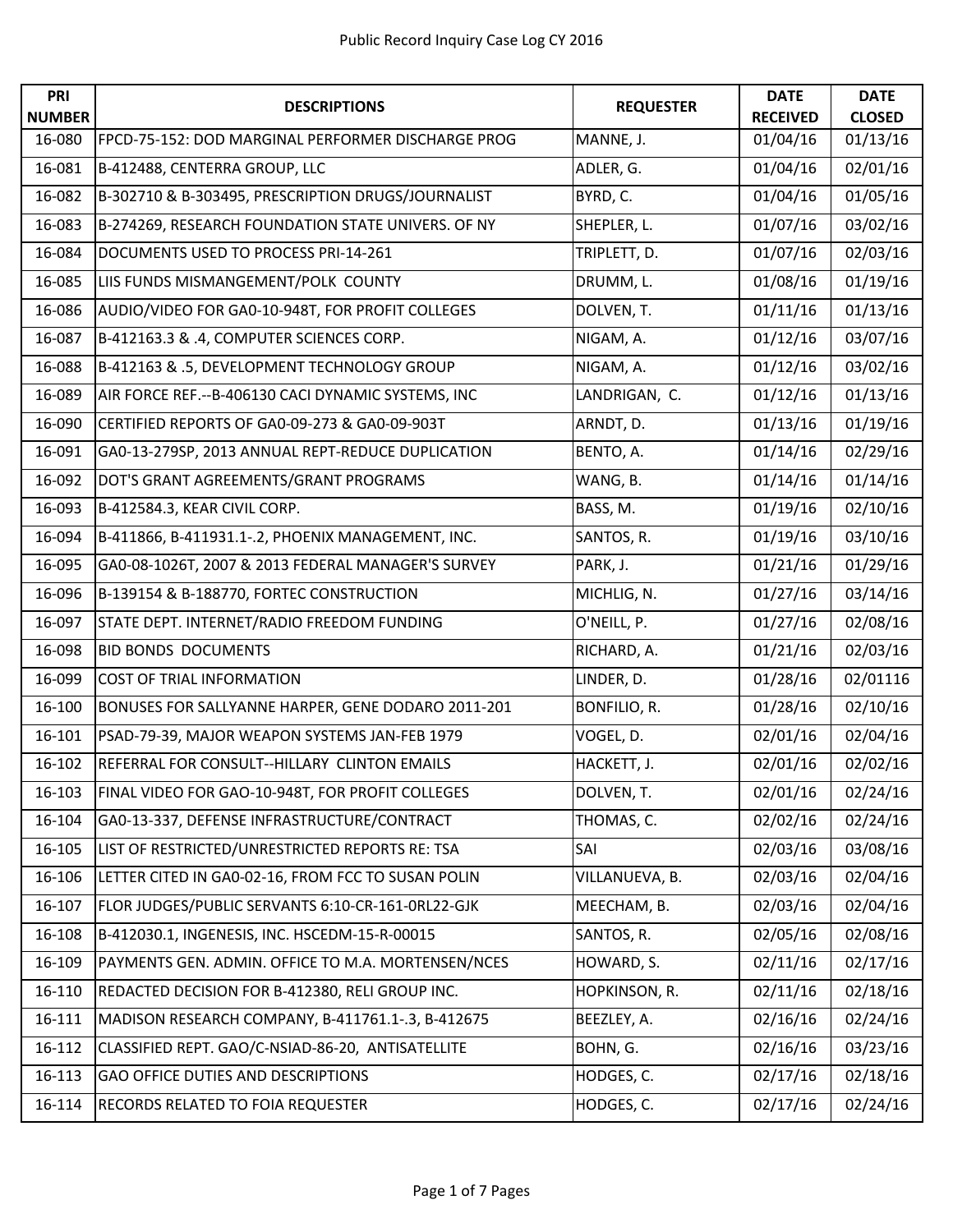| <b>PRI</b><br><b>NUMBER</b> | <b>DESCRIPTIONS</b>                                | <b>REQUESTER</b>    | <b>DATE</b><br><b>RECEIVED</b> | <b>DATE</b><br><b>CLOSED</b> |
|-----------------------------|----------------------------------------------------|---------------------|--------------------------------|------------------------------|
| 16-115                      | BUDGET DATA & STAFF NUMBERS FOR GAO FROM 1950-2016 | HAN, L.             | 02/17/16                       | 02/17/16                     |
| 16-116                      | AGENCY HANDLES PAYMENT BONDS, MILLER ACT, SELF BON | JAMES, A.           | 02/19/16                       | 02/29/16                     |
| 16-117                      | B-412747, COMPULINE INTERNATIONAL INC.             | BEEZLEY, A.         | 02/19/16                       | 02/24/16                     |
| 16-118                      | B-407187, CAS, INC.                                | DAMIAN, S.          | 02/23/16                       | 03/07/16                     |
| 16-119                      | GA0-14-126, STRATEGIC SOURCING DATA                | SHINER, J.          | 02/23/16                       | 02/29/16                     |
| 16-120                      | BONUSES FOR SALLYANNE HARPER/GENE DODARO 2000-2006 | BONFILIO, R.        | 02/29/16                       | 03/14/16                     |
| 16-121                      | TESTING/DETECTING NANOSCALE DEVICES FOR HUMAN BODY | THOMAS, R.          | 02/29/16                       | 03/01/16                     |
| 16-122                      | GRIEVANCES FOR GOVT MISUSE OF NANOSCALE DEVICES    | THOMAS, R.          | 02/29/16                       | 03/01/16                     |
| 16-123                      | COMMUNICATIONS/RECORDS RE: BENNETT GROUP           | MILLER, L.          | 02/29/16                       | 03/01/16                     |
| 16-124                      | SUITABILITY DETERMINATION FROM DEPT OF STATE       | HAMPTON, H.         | 03/03/16                       | 03/29/16                     |
| 16-125                      | GAO REPORT OSHA AND CPSC STRENGTHEN COLLABORATION  | DOYLE, T.           | 03/03/16                       | 03/03/16                     |
| 16-126                      | GA0-13-337, DEFENSE INFRASTRUCTURE 2012-2013 DOCS  | KRACHMAN, A         | 03/08/16                       | 04/25/16                     |
| 16-127                      | <b>WORK PAPERS FOR SEVEN SBU REPORTS</b>           | SAI                 | 03/09/16                       | 06/14/16                     |
| 16-128                      | B-412684, VETERAN'S HEALTH MEDICAL SUPPLY          | WORICES, T.         | 03/10/16                       | 04/12/16                     |
| 16-129                      | DOD CONSULTATION, RE: GA0-01-244                   | JONES, N.           | 03/10/16                       | 03/29/16                     |
| 16-130                      | MARINE CORPS DISABILITY PAYMENT INFO               | STANFORTH, R.       | 03/21/16                       | 03/21/16                     |
| 16-131                      | B-411899, W.P. TAX & ACCOUNTING GROUP              | VENTO, J.           | 03/21/16                       | 04/12/16                     |
| 16-132                      | GA0-16-244SU, SECURITY ASSISTANCE                  | WRIGHT, A.          | 03/22/16                       | 03/24/16                     |
| 16-133                      | GA0-14-42, CHILD WELFARE                           | MCCANN, M.          | 03/22/16                       | 03/24/16                     |
| 16-134                      | BONUSES FOR FEDS, MILITARY & CONTRACTORS IN 2015   | DOWNEY, M.          | 03/22/16                       | 03/23/16                     |
| 16-135                      | GA0-13-252, SUPERFUND EPA NATIONAL PRIORITIES LIST | DESROCHES, D.       | 03/22/16                       | 04/06/16                     |
| 16-136                      | FEDERAL GOVERNMENTS BONUSES FOR SES 2015           | DOWNEY, M.          | 03/23/16                       | 03/23/16                     |
| 16-137                      | AGENCIES WITH EXCESS FUNDS IN PREVIOUS YEARS-2015  | DOWNEY, M.          | 03/23/16                       | 03/23/16                     |
| 16-138                      | GA0-16-265; HEALTHCARE.GOV ENHANCE INFO SECURITY   | ALONSO-ZALDIVAR, R. | 03/25/16                       | 04/07/16                     |
| 16-139                      | B-411864.3, STAR-HAWIC-SOLUTIONS, LLC              | ROSE, W.            | 03/28/16                       | 03/28/16                     |
| 16-140                      | GA0-16-244SU, SECURITY ASSISTANCE/VETTING FOR EGYP | AFTERGOOD, S.       | 03/28/16                       | 03/28/16                     |
| 16-141                      | GA0-16-244SU, SECURITY ASSISTANCE/VETTING EGYPT    | PECQUET, J.         | 03/29/16                       | 03/29/16                     |
| 16-142                      | GA0-15-646, PAY FOR SUCCESS                        | PEREYRA, S.         | 03/30/16                       | 08/04/16                     |
| 16-143                      | B-411897.5, POINT BLANK ENTERPRISES RECONSIDERATIO | MARCH, F.           | 03/30/16                       | 04/11/16                     |
| 16-144                      | LIST OF GAO EMPLOYEES EMAIL ADDRESSES              | JAMES, R.           | 03/31/16                       | 04/13/16                     |
| 16-145                      | GA0-12-40, HIGHER EDUCATION AND DISABILITY         | KATZ, R.            | 03/31/16                       | 04/06/16                     |
| 16-146                      | LIST OF BID PROTEST FROM 10/2008 THRU 1/2016       | MAGUIRE, M.         | 04/01/16                       | 04/01/16                     |
| 16-147                      | CLASSIFIED REPORTS GA0-16-292C/GA0-16-277C         | TREVITHICK., J.     | 04/05/16                       | 04/12/16                     |
| 16-148                      | DOD/OIG REFERRAL FRAUDNET DOCS RELEASE DETERM.     | MAYESKE, D.         | 04/06/16                       | 04/20/16                     |
| 16-149                      | DELOITTE/DELOITTE CONSULTING 1/1/2011              | CAROLLO, R.         | 04/06/16                       | 04/25/16                     |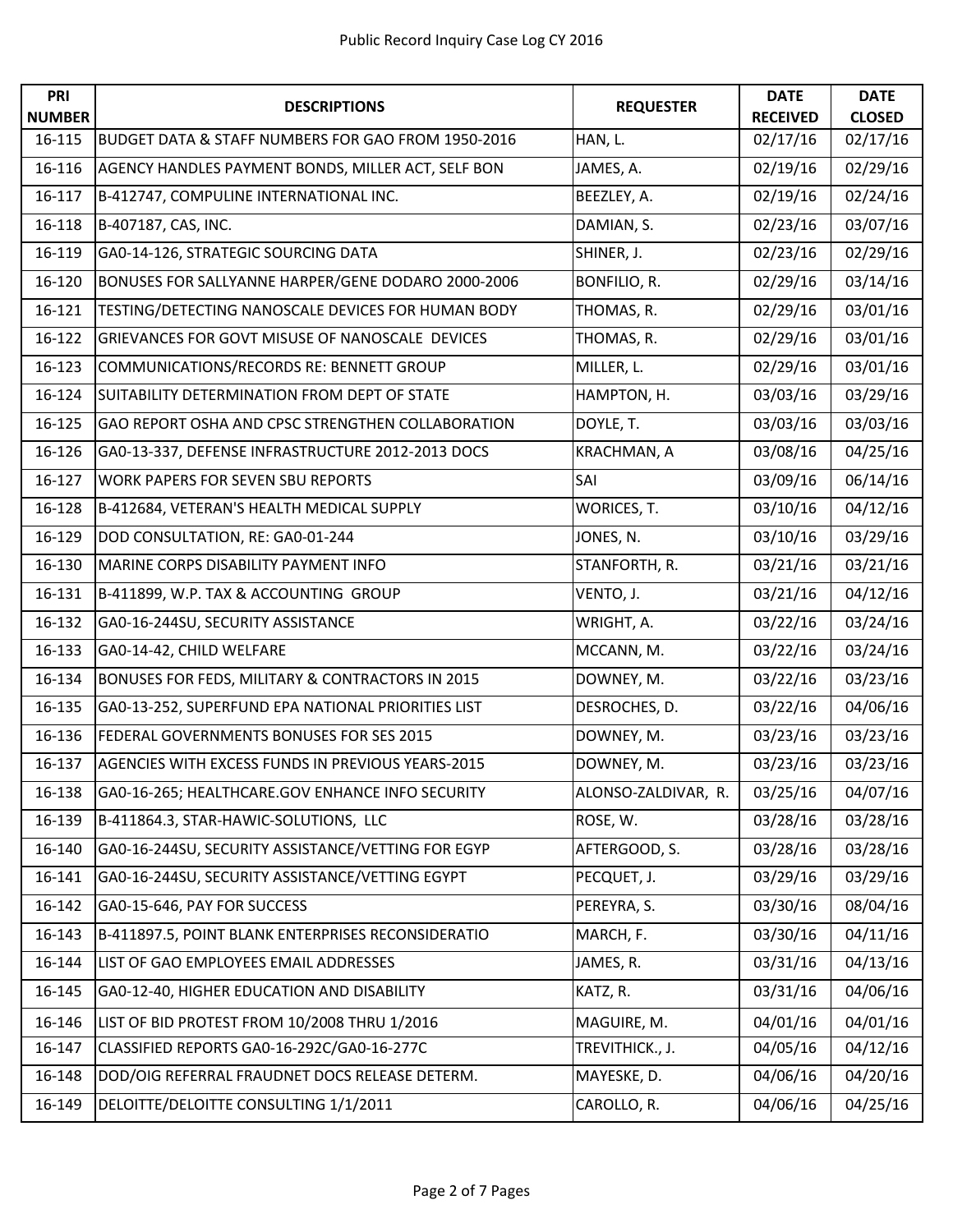| PRI<br><b>NUMBER</b> | <b>DESCRIPTIONS</b>                                | <b>REQUESTER</b>   | <b>DATE</b><br><b>RECEIVED</b> | <b>DATE</b><br><b>CLOSED</b> |
|----------------------|----------------------------------------------------|--------------------|--------------------------------|------------------------------|
| 16-150               | DHS REFERRAL RE: GA0-15-82, DHS FOIA COST REPORTIN | O'HARROW, R.       | 04/05/16                       | 08/03/16                     |
| 16-151               | GA0-15-804RSU, INFORMATION SECURITY--SBU REPORT    | BEAM, A.           | 04/07/16                       | 04/25/16                     |
| 16-152               | GA0-16-313, INDIAN AFFAIRS ACTIONS SAFETY/HEALTH   | SANTHANAM, L.      | 04/11/16                       | 04/12/16                     |
| 16-153               | <b>BONDS RELATED TO REQEUSTER</b>                  | JOSEPH, K.         | 04/12/16                       | 04/12/16                     |
| 16-154               | GAO REPORTS ON FED BUREAU OF PRISONS               | MCCULLAH, J.       | 04/12/16                       | 04/13/16                     |
| 16-155               | VIDEO/AUDIO 2016 GAO PRINCIPLES OF APPROP LAW CLAS | SABO, K.           | 04/12/16                       | 04/13/16                     |
| 16-156               | CLASSIFIED/SBU REPORTS, GA0-16-292C/GA0-16-277C    | ASHER-SHAPIRO, A   | 04/12/16                       | 04/20/16                     |
| 16-157               | INFORMATION/BOOK "NOW IT CAN BE TOLD"              | BLACK, L.          | 04/19/16                       | 04/20/16                     |
| 16-158               | USS LIBERTY PAYMENTS TO VICTIMS/FAMILIES           | BLACK, L.          | 04/20/16                       | 04/20/16                     |
| 16-159               | B-411483, GULF SUPPLIES & COMMERCIAL SERVICES COMP | PENN, V.           | 04/25/16                       | 04/28/16                     |
| 16-160               | SALARY AND TITLE FOR EMPLOYEE/STAFF                | HARRINGTON, J.     | 04/26/16                       | 04/28/16                     |
| 16-161               | WORK ASSIGNMENTS @ GAO                             | WHEELER DEAN, L.   | 04/28/16                       | 04/29/16                     |
| 16-162               | MOU/BANK SECRECY ACT DOCUMENT                      | OROVIC, M.         | 04/29116                       | 05/03/16                     |
| 16-163               | GA0-16-144, EMERGENCY MANAGEMENT IN PUBLIC SCHOOLS | TERPSTRA, P.       | 04/29/16                       | 05/11/16                     |
| 16-164               | GA0-16-445SU, INFO SECURITY FOR FINANCIAL SYSTEMS  | HINSON-GRIBLLE, Q. | 05/02/16                       | 05/03/16                     |
| 16-165               | MOBILE PHONE CONTRACTS, MODELS & MANUFACTURES      | HANKS, T.          | 05/03/16                       | 05/03/16                     |
| 16-166               | GA0-03-138, FINANCIAL STATEMENT RESTATEMENT DATA   | ZHANG, A           | 05/09/16                       | 05/09/16                     |
| 16-167               | GA0-16-244SU, SECURITY ASSISTANCE/VETTING EGYPT    | NOBLE, M.          | 05/16/16                       | 05/17/16                     |
| 16-168               | B-412747, COMPULINE INTERNATIONAL, INC.            | BEEZLEY, A         | 05/18/16                       | 05/25/16                     |
| 16-169               | B-411761.1-.2 AND B-412675, MADISON RESEARCH CORP. | BEEZLEY, A         | 05/18/16                       | 06/07/16                     |
| 16-170               | GA0-13-518, MANAGING FOR RESULTS/GPRA MODERNIZATIO | YANG, K.           | 05/18/16                       | 05/24/16                     |
| 16-171               | GA0-16-440RSU, DEFENSE TECHNOLOGIES: DOD MICROELEC | FERGUSON, A        | 05/19/16                       | 05/25/16                     |
| 16-172               | GA0-16-372C, NUCLEAR WEAPONS: DOD ASSESSED NUCLEAR | BERTUCA, T.        | 05/19/16                       | 05/25/16                     |
| 16-173               | GA0-16-372C, NUCLEAR WEAPONS: DOD ASSESSED NUCLEAR | WRIGHT, A          | 05/19/16                       | 05/25/16                     |
| 16-174               | GA0-16-372C, NUCLEAR WEAPONS: DOD ASSESSED NUCLEAR | KRISTENSEN, H.     | 05/20/16                       | 05/31/16                     |
| 16-175               | GA0-16-372C, NUCLEAR WEAPONS: DOD ASSESSED NUCLEAR | WILLIAMS-MELLO, T. | 05/20/16                       | 05/25/16                     |
| 16-176               | GA0-14-330, AVIATION SAFETY: FAA PILOT MEDICAL     | MARTIN, T.         | 05/20/16                       | 06/28/16                     |
| 16-177               | B-412672.2-.3, DIVERSIFIED MANAGEMENT SOLUTIONS    | FOWLER, J.         | 05/23/16                       | 06/08/16                     |
| 16-178               | B-412746, PALANTIR USG, INC.                       | CAHAN, J.          | 05/22/16                       | 06/28/16                     |
| 16-179               | GA0-16-264SU, HELATHCARE.GOV ENHANCE SECURITY/PRIV | REILLY, S.         | 05/25/16                       | 05/26/16                     |
| 16-180               | GAO-16-482RC, AIR FORCE READINESS CHALLENGES       | VERGAKIS, B.       | 05/25/16                       | 06/07/16                     |
| 16-181               | GA0-16-415SU, AVIATION SECURITY TSA SCREENER TRAIN | REILLY, S.         | 05/25/16                       | 06/07/16                     |
| 16-182               | GAO-16-318SU, AVIATION SEC AIRPORT PERIMETER/ ACCE | REILLY, S.         | 05/25/16                       | 06/07/16                     |
| 16-183               | GA0-15-204SU, INFO SECURITY FAA TRAFFIC CONTROL    | REILLY, S.         | 05/25/16                       | 06/01/16                     |
| 16-184               | GA0-16-445SU, INFO SECURITY, SEC FINANCIAL SYSTEMS | REILLY, S.         | 05/25/16                       | 06/01/16                     |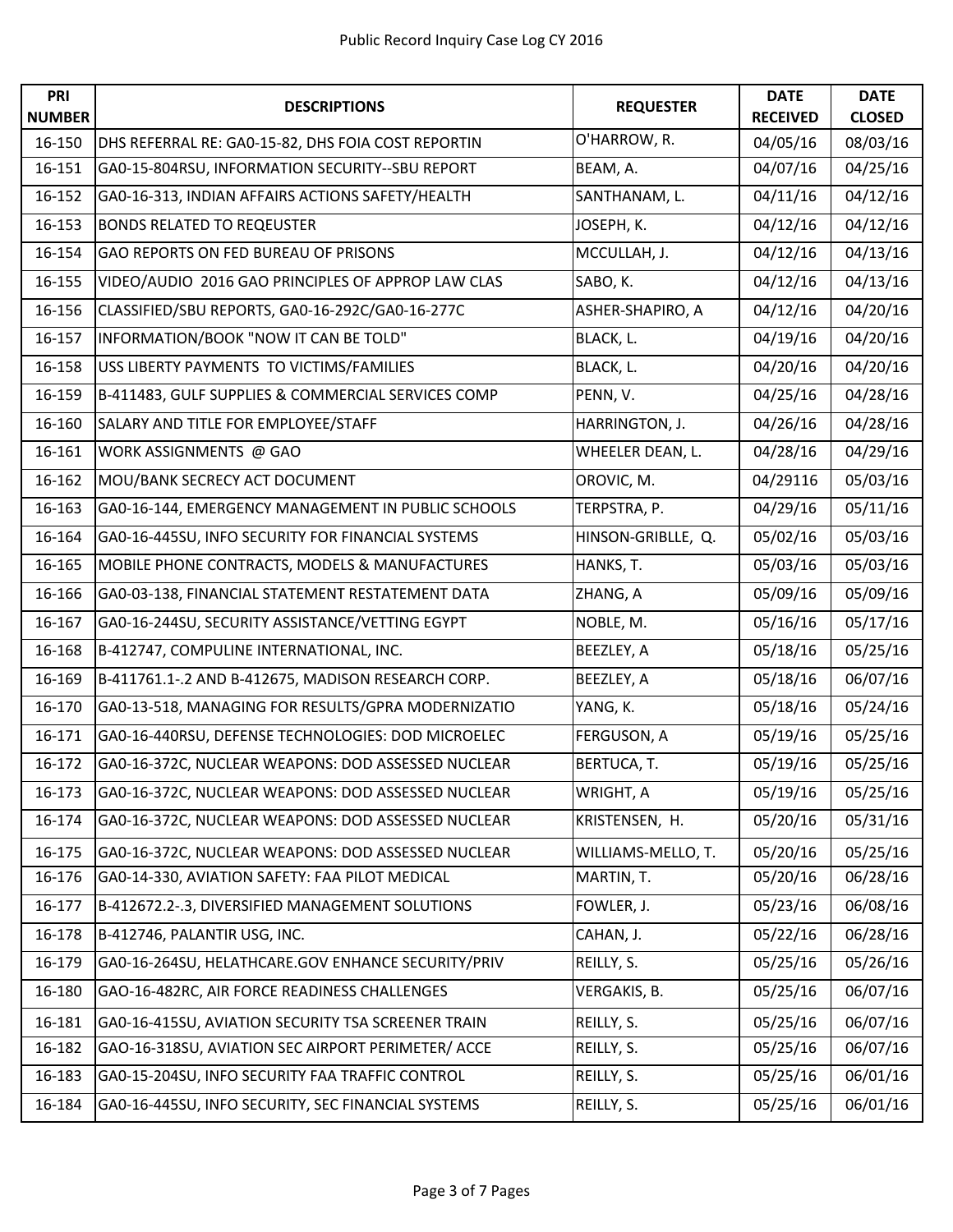| PRI<br><b>NUMBER</b> | <b>DESCRIPTIONS</b>                                | <b>REQUESTER</b>  | <b>DATE</b><br><b>RECEIVED</b> | <b>DATE</b><br><b>CLOSED</b> |
|----------------------|----------------------------------------------------|-------------------|--------------------------------|------------------------------|
| 16-185               | GA0-16-397SU, INFO SECURITY, IRS IMPROVE CONTROLS  | REILLY, S.        | 05/25/16                       | 06/01/16                     |
| 16-186               | B-412957.1-.4, PROACTIVE TECH, CYMSTAR, AERO SIMUL | CRAMER, L.        | 05/26/16                       | 07/12/16                     |
| 16-187               | <b>LAST 3 TAX RETURNS</b>                          | HUNTER, D.        | 05/27/16                       | 06/01/16                     |
| 16-188               | LIST OF BID PROTESTS FROM FY15-PRESENT             | UQUILLAS, J.      | 05/27/16                       | 07/27/16                     |
| 16-189               | GAO FINANCIAL STATEMENT DATASET FROM 1997-2002     | MOON, K.          | 05/31/16                       | 05/31/16                     |
| 16-190               | DATABASE TO TRACK GAO REPORTS/TESTIMONIES          | LAI, L.           | 06/02/16                       | 06/06/16                     |
| 16-191               | GA0-16-244SU; SECURITY ASSISTANCE VETTING EGYPT    | ROHAN, B.         | 06/02/16                       | 06/07/16                     |
| 16-192               | CERTIFIED COPIES GA0-08-778 & GA0-15-119           | STONE, D.         | 06/07/16                       | 06/14/16                     |
| 16-193               | CG'S TIMEFRAME FOR KEEPING CONTRACT DOCUMENTATION  | DEPRATO, S.       | 06/14/16                       | 06/15/16                     |
| 16-194               | GA0-09-455, FLOOD INSURANCE OVERSIGHT OF WYO PROGR | MACDONALD, K.     | 06/15/16                       | 06/15/16                     |
| 16-195               | GA0-16-558SU, ARMY'S DIST. COMMON GROUND SYSTEM    | CASS, B.          | 06/16/16                       | 06/20/16                     |
| 16-196               | COMPANIES, AMERICAN RECOVERY & INVESTMENT ACT2009  | BOGETICH, M.      | 06/20/16                       | 06/21/16                     |
| 16-197               | GA0-16-558SU, ARMY'S DIST. COMMON GROUND SYSTEM    | POMERLEAU, M.     | 06/20/16                       | 06/21/16                     |
| 16-198               | RECORDS PERTAINING TO REQUESTER AND DHS            | FAGEN, K.         | 06/20/16                       | 06/30/16                     |
| 16-199               | B-141459, CHARLES PFIZER & CO.                     | VANDERHEIJDEN, M. | 06/23/16                       | 10/03/16                     |
| 16-200               | LIST OF RESTRICTED REPTS/GA0-16-415SU, GA0-16-535S | KICK, R.          | 06/29/16                       | 07/05/16                     |
| 16-201               | PRINCIPLES OF APPROPRIATIONS LAW COURSE MATERIALS  | HARVEY, D.        | 06/29/16                       | 06/30/16                     |
| 16-202               | GA0-16-534C, MILITARY READINESS                    | BERTUCA, T.       | 06/30/16                       | 07/05/16                     |
| 16-203               | APPROPRIATIONS ACCURACY ENDORSED BY COMPTROLLER    | DUPLESSIS, G.     | 07/05/16                       | 07/05/16                     |
| 16-204               | GA0-15-547SU, DEFENSE INFRASTRUCTURE CYBERSECURITY | JUDSON, N.        | 07/05/16                       | 07/05/16                     |
| 16-205               | GA0-16-512SU, INFO SECURITY FDA HEALTH DATA AT RIS | LILLICH, C.       | 07/05/16                       | 07/06/16                     |
| 16-206               | GA0-16-512SU, INFO SECURITY                        | KICK, R.          | 07/05/16                       | 07/11/16                     |
| 16-207               | CONSULT RE: GA0-13-260: PUERTO RICO JONES ACT      | LARIMORE, A       | 07/06/16                       | 08/30/16                     |
| 16-208               | REQUEST FOR CODE USED IN GA0-14-114, FEDERAL MOTOR | COHEN, M.         | 07/07/16                       | 08/01/16                     |
| 16-209               | GA0-15-355, INDIAN GAMING: REGULATION & OVERSIGHT  | SINCLAIR, S.      | 07/12/16                       | 09/20/16                     |
| 16-210               | 2007 AND 2013 FEDERAL MANAGERS SURVEY              | SOO CHOY, J.      | 07/12/16                       | 07/12/16                     |
| 16-211               | GA0-16-277C, SYRIA FORCE TO COUNTER ISIS           | HUSSAIN, M.       | 07/12/16                       | 07/13/16                     |
| 16-212               | B-154574 PAY ACTIVE DUTY 1964                      | ROBERTSON, R.     | 07/13/16                       | 07/27/16                     |
| 16-213               | GA0-16-575, HIGHWAY SAFETY: DOT OVERSIGHT          | JOHNSTON, M.      | 07/18/16                       | 11/07/16                     |
| 16-214               | GAO PREMIUM CLASS TRAVEL RECORD FROM 1/1/15-PRESEN | JONES, R.         | 07/19/16                       | 08/02/16                     |
| 16-215               | RECORDS/LETTERS TO CONGRESS ON FINANCIAL TECH FIRM | REILLY, S.        | 07/20/16                       | 07/26/16                     |
| 16-216               | SES PAYMENTS, AWARDS, BONUSES FROM FY14 AND FY15   | JONES, R.         | 07/20/16                       | 08/31/16                     |
| 16-217               | CONSULT ON USPS MAIL COVER REQUESTS BY GAO         | WILLIAMS, K.      | 07/21/16                       | 07/25/16                     |
| 16-218               | GUEST SERVICES INC CONTRACT GA0-09-C0-0006         | SPEER, K.         | 07/25/16                       | 07/28/16                     |
| 16-219               | B-410898.1-.14, GAO DECISIONS                      | LADNRUM, C.       | 07/27/16                       | 08/11/16                     |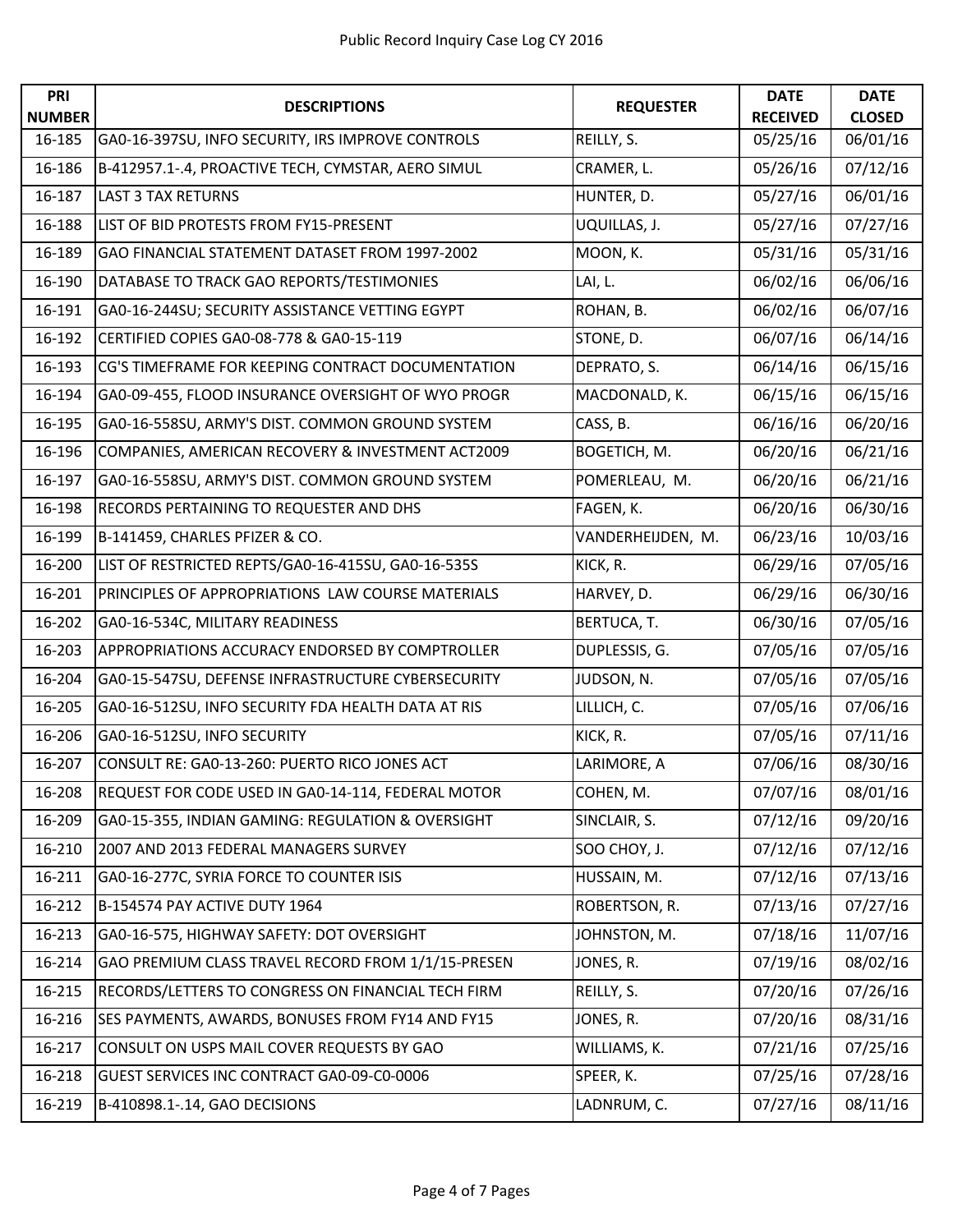| PRI<br><b>NUMBER</b> | <b>DESCRIPTIONS</b>                                | <b>REQUESTER</b> | <b>DATE</b><br><b>RECEIVED</b> | <b>DATE</b><br><b>CLOSED</b> |
|----------------------|----------------------------------------------------|------------------|--------------------------------|------------------------------|
| 16-220               | B-413338, MATTER OF PAE                            | EWING, C.        | 07/28/16                       | 07/28/16                     |
| 16-221               | CG LETTER ON FAMILY PLANNING ACT & NATIVE AMERICAN | REYES, E.        | 08/02/16                       | 08/03/16                     |
| 16-222               | GA0-09-867SP, SURVEY METRO PLANNING ORGANIZATIONS  | ELAM, J.         | 08/02/16                       | 08/02/16                     |
| 16-223               | B-413421.1-.2, ABACUS TECH CORP. & TELOS CORP.     | KUNZ, C.         | 08/02/16                       | 08/02/16                     |
| 16-224               | GA0-16-733T, DIGITAL SERVICE PROGRAMS & CIOS       | HARNETT, J.      | 08/02/16                       | 08/03/16                     |
| 16-225               | B-412346, WITTENBERG WEINER CONSULTING, LLC        | CLARK, J.        | 08/08/16                       | 08/09/16                     |
| 16-226               | REQUEST FOR MULTIPLE REPORTS, B-163582, B-146858   | BEST, M.         | 08/08/16                       | 08/25/16                     |
| 16-227               | GAO-16-512SU, INFO SECURITY FDA HEALTH DATA AT RIS | CARBON, E.       | 08/08/16                       | 08/09/16                     |
| 16-228               | GA0-10-1011, COMMUNITY DEVELOPMENT BLOCK GRANTS    | HANNA, A.        | 08/09/16                       | 10/24/16                     |
| 16-229               | GA0-15-113, MENTAL HEALTH HHS LEADERSHIP           | MARINO, C.       | 08/10/16                       | 08/29/16                     |
| 16-230               | GA0-12-484, GA0-13-318 FOREIGN & OFFSHORE TAX      | CALLAWAY, G.     | 08/10/16                       | 08/25/16                     |
| 16-231               | GAO REPORTS ON DOL TRANSFERS & SEPARATIONS 2011-PR | TAYLOR, D.       | 08/15/16                       | 08/25/16                     |
| 16-232               | 1993-1994 GAO/OSI INVESTIGATION OF FBI             | WILLIAMS, D.     | 08/22/16                       | 09/07/16                     |
| 16-233               | GA0-16-689SU & GA0-16-43SU:INFO SECURITY           | SOBCZAK, B.      | 08/22/16                       | 08/29/16                     |
| 16-234               | B-412789.2, B-412790.2: AAR AIRLIFT GROUP, INC.    | LARIGN, S.       | 08/23/16                       | 11/28/16                     |
| 16-235               | GA0-03-138, FINANCIAL RESTATEMENT DATA 1997-2006   | ROLF, S.         | 08/24/16                       | 08/24/16                     |
| 16-236               | GA0-03-138, FINANCIAL RESTATEMENT DATA 1997-2006   | DUPONT, Q.       | 08/24/16                       | 08/24/16                     |
| 16-237               | GA0-16-635SU, AIR FORCE TRAINING                   | KOESTER, G.      | 09/01/16                       | 09/06/16                     |
| 16-238               | GA0-10-905, HUD HOUSING AND COMMUNITY GRANTS       | NATHAN, L.       | 09/02/16                       | 09/20/16                     |
| 16-239               | B-413072, SKYWARRIOR FLIGHT TRAINING, INC.         | FRONCKOWIAK, J.  | 09/08/16                       | 09/16/16                     |
| 16-240               | B-413072, SKYWARRIOR FLIGHT TRAINING, INC.         | SANTOS, R.       | 09/08/16                       | 09/16/16                     |
| 16-241               | GA0-16-353, MODERNIZE SYSTEM FOR VETS' HEALTH CARE | MARTIN, D.       | 09/08/16                       | 11/07/16                     |
| 16-242               | GAO REPORTS ON DOL TRANSFERS/SEPARATIONS 2011      | LEE, K.          | 09/09/16                       | 09/12/16                     |
| 16-243               | GA0-16-667, FOIA LITIGATION COSTS NOT DETERMINED   | SAI              | 09/12/16                       | $\frac{1}{2}$                |
| 16-244               | GA0-14-420, PENSION ADVANCE TRANSACTIONS           | FEUER, M.        | 09/12/16                       | 09/20/16                     |
| 16-245               | B-413674, ADVANTAGE SUPPLIES, INC.                 | HANCOCK, J.      | 09/13/16                       | 09/13/16                     |
| 16-246               | GA0-12-9R, HONDURAN POLITICAL CRISIS CLASSIFIED    | JOHNSTON, J.     | 09/14/16                       | 10/24/16                     |
| 16-247               | GA0-16-292C, GA0-16-277C & GA0-15-18SU--SYRIA      | CAPOCELLI, R.    | 09/16/16                       | 09/23/16                     |
| 16-248               | B-413674, ADVANTAGE SUPPLIES, INC.                 | HANCOCK, J       | 09/20/16                       | 10/03/16                     |
| 16-249               | GA0-09-957, MEDICAID FRAUD AND ABUSE               | COLEMAN, J.      | 09/21/16                       | 11/28/16                     |
| 16-250               | CONGRESSIONAL REQUEST LETTERS FOR AUDIT WORK       | RAY, J.          | 09/21/16                       | 09/23/16                     |
| 16-251               | B-413503.1-3, GLOBAL LANGUAGE CENTER               | GARCIA, L.       | 09/21/16                       | 09/26/16                     |
| 16-252               | GA0-13-560, INTERNET PHARMACIES                    | LYNCH, S.        | 09/26116                       | 09/28/16                     |
| 16-253               | GA0-15-812, SUPERFUND TRENDS                       | TILCHIN, M.      | 09/28/16                       | 11/09/16                     |
| 16-254               | GA0-13-228, PERFORMANCE SURVEY DATA                | CHOY, J.         | 09/28/16                       | 12/09/16                     |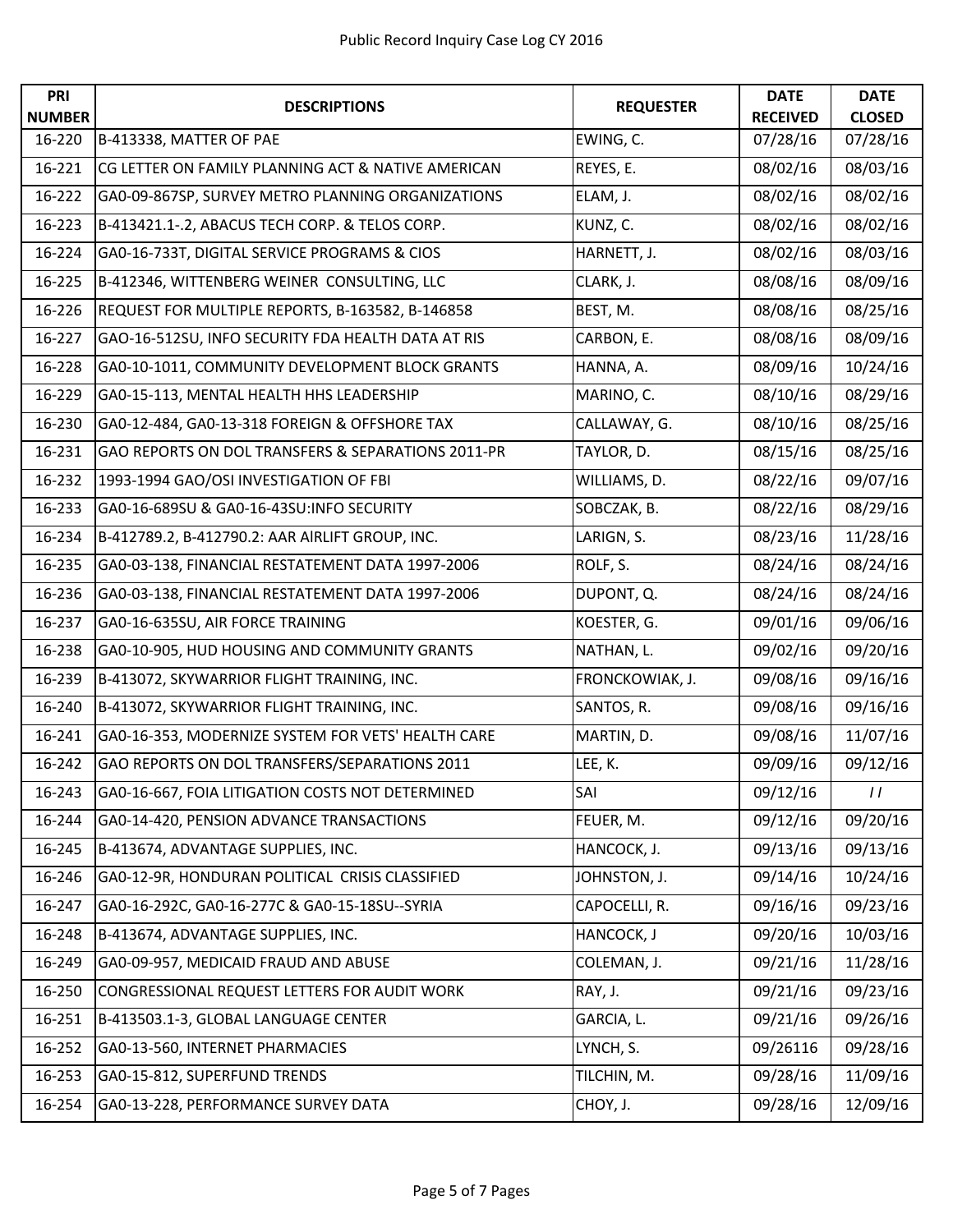| PRI                     | <b>DESCRIPTIONS</b>                                | <b>REQUESTER</b>  | <b>DATE</b>                 | <b>DATE</b><br><b>CLOSED</b> |
|-------------------------|----------------------------------------------------|-------------------|-----------------------------|------------------------------|
| <b>NUMBER</b><br>16-255 | B-410639, B-407069, B-310100, B-410591, B-413012   | WILLIAM, J.       | <b>RECEIVED</b><br>09/29/16 | 11/01/16                     |
| 16-256                  | CONSULT FROM STATE DEPT. GAO-11-42SU INFO SECURITY | CROY, R.          | 09/29/16                    | 10/05/16                     |
| 16-257                  | GA0-01-120, SUSPICIOUS BANKING ACTMTIES            | MCCALL, J.        | 09/30/16                    | 10/24/16                     |
| 17-001                  | GA0-15-579, MANAGING FOR RESULTS POSITIVE EFFECTS  | CHOY, J.          | 10/03/16                    | 12/09/16                     |
| 17-002                  | B-328016, HHS TRANSITIONAL REINSURANCE PROGRAM     | CHANDLER, S.      | 10/04/16                    | 10/12/16                     |
| 17-003                  | B-328016, HHS TRANSITIONAL REINSURANCE PROGRAM     | RACHLIN, A.       | 10/04/16                    | 10/12/16                     |
| 17-004                  | GA0-16-727, INTERNATIONAL TRADE AGREEMENTS         | KRIZIC, I.        | 10/05/16                    | 11/07/16                     |
| 17-005                  | B-157767, EMD-79-8, NUCLEAR DIVERSION IN THE U.S.  | RAVNITZKY, M.     | 10/11/16                    | 11/08/16                     |
| 17-006                  | B-157767, EMD-79-8, NUCLEAR DIVERSION IN THE U.S.  | GREENEWALD, J.    | 10/11/16                    | 11/08/16                     |
| 17-007                  | REFERRAL FROM U.S. AFRICOM RE: GA0-13-646          | SIMMONS, A.       | 10/14/16                    | 10/25/16                     |
| 17-008                  | GAO/HEHS-97-163, WORKER PROTECTION PRIVATE SECTOR  | SUAREZ, E.        | 10/19/16                    |                              |
|                         |                                                    |                   |                             | 11/01/16                     |
| 17-009                  | CG REPORT ON USE OF OPERATION & MAINTENANCE FUNDS  | SCHROEDER, M.     | 10/19/16                    | 10/24/16                     |
| 17-010                  | B-413511.2, MEDIA FUSION, INC.                     | HOLLINGSWORTH, B. | 10/20/16                    | 10/20/16                     |
| 17-011                  | B-413892.1 &.2, GE CORP                            | CONNELLY, T.      | 16/10/20                    | 10/24/16                     |
| 17-012                  | CONSULT FROM DHS RE: DHS/GAO MEETING MINUTES       | GOAL, F.          | 16/10/24                    | 10/26/16                     |
| 17-013                  | INVENTORY OF U.S. SECURITY COOPERATION PROGRAMS    | TURSE, N.         | 16/10/27                    | 01/16/11                     |
| 17-014                  | DATA ON DONALD TRUMP'S WALL INFRASTRUCTURE         | LEAL, L.          | 16/10/28                    | 10/28/16                     |
| 17-015                  | B-414048, GENERAL ELECTRODYNAMICS CORPORATION      | CONNELLY, T.      | 11/01/16                    | 11/03/16                     |
| 17-016                  | <b>CERTIFIED COPIES OF GAO DECISIONS</b>           | BRUNSON, C.L.     | 16/11/01                    | 07/16/12                     |
| 17-017                  | GA0-16-670C, COUNTERING ISIS; GA0-16-292C          | GOLDMAN, R.       | 16/11/01                    | 02/16/11                     |
| 17-018                  | B-412855.2, BEACON CAPITAL PARTNERS                | DEBORD, C.        | 11/09/16                    | 11/17/16                     |
| 17-019                  | B-410081, LATVIAN CONNECTION, LLC                  | FARBER, R.        | 11/09/16                    | 08/17/02                     |
| 17-020                  | GA0-17-219SU, NAVY SHIPBUILDING--REDACTED VERSION  | HUDSON, L.        | 16/11/10                    | 11/17/16                     |
| 17-021                  | GAO-17-219SU, NAVY SHIPBUILDING                    | MCCABE, B.        | 16/11/14                    | 11/17/16                     |
| 17-022                  | NO. OF FED. GOV'T WORKERS/DEFINED BENEFIT PENSION  | KURSHAN, B.       | 16/11/15                    | 11/15/16                     |
| 17-023                  | FRAUD ALLEGATIONS ON 3-NATIONAL SECURITY/ESPIONAGE | MACKIE, P.        | 16/11/15                    | 01/12/17                     |
| 17-024                  | GA0-16-688SU, INFORMATION SECURITY: NASA           | BONACCI, C.       | 16/11/15                    | 11/28/16                     |
| 17-025                  | B-413995 & B-413996, DYNAFLEX                      | OSTIPWKO, J.      | 16/11/16                    | 11/28/16                     |
| 17-026                  | GA0-16-785, WATER INFRASTRUCTURE 99 CITIES-DECLINE | WALTON, B.        | 16/11/17                    | 06/16/12                     |
| 17-027                  | BID PROTEST SUMMARY FROM FY2005-FY2015             | COX, C.           | 16/11/18                    | 11/21/16                     |
| 17-028                  | CED-78-175, ENVIRONMENTAL PROBLEMS OVERSEAS MILITA | MITCHELL, J.      | 16/11/21                    | 01/10/17                     |
| 17-029                  | GA0-16-785, WATER INFRASTRUCTURE 99 CITIES DECLINE | VIA, S.           | 16/11/21                    | 06/16/12                     |
| 17-030                  | B-412855.1 &.2, BEACON CAPITAL PARTNERS            | PRIEST, J.        | 16/11/23                    | 01/17/02                     |
| 17-031                  | DONALD TRUMP PRESIDENTIAL TRANSITION INVESTIGATION | BEST, M.          | 16/11/23                    | 12/21/16                     |
| 17-032                  | 2015-2016 GOVERNMENT INTERNET FREEDOM PROGRAM      | TACKETT, R.       | 16/11/28                    | 12/05/16                     |